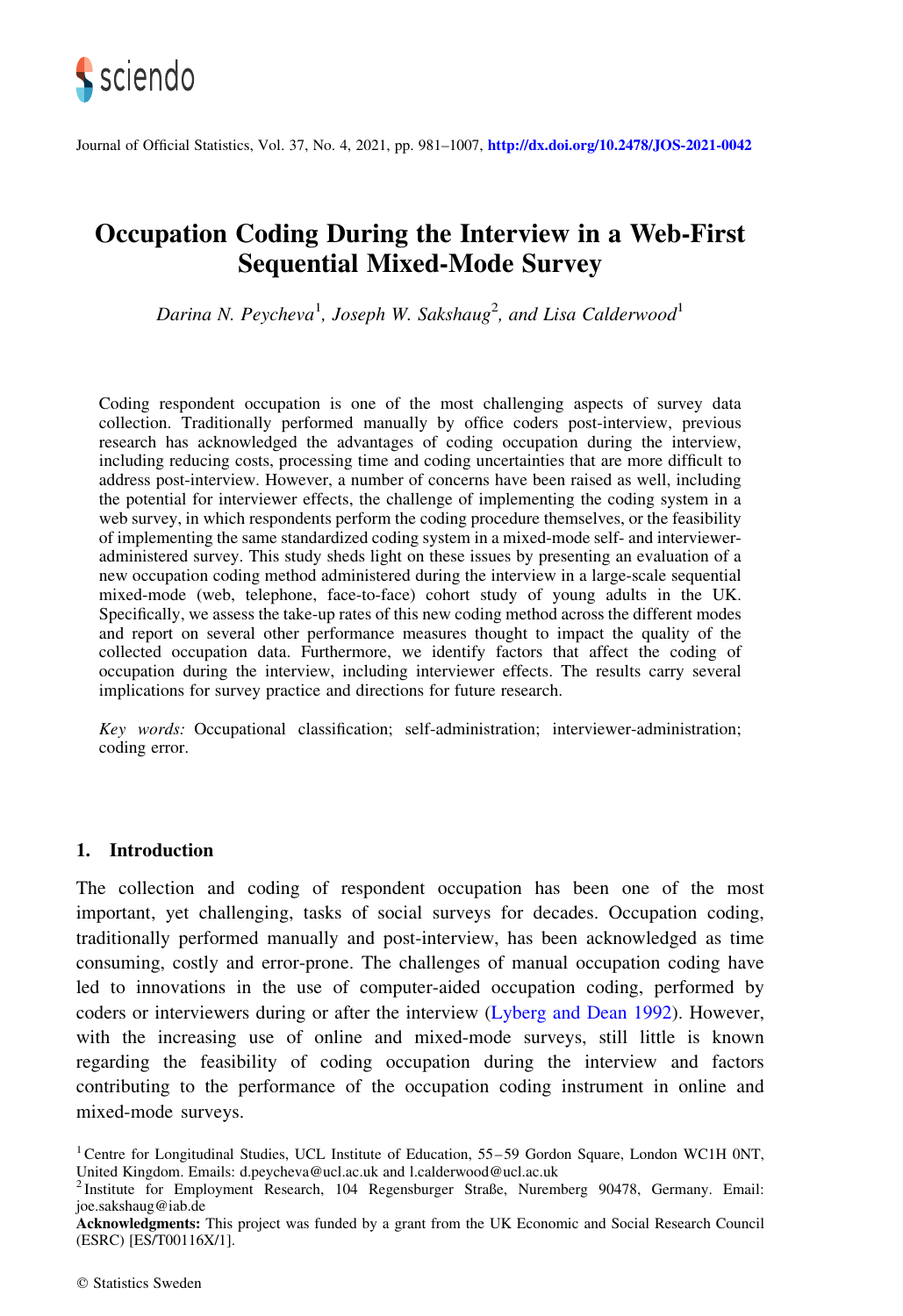This article addresses these issues by presenting results from a large-scale sequential mixed-mode (web, followed by telephone, then face-to-face) cohort study of young adults in the UK, in which respondents were asked to self-code their occupation online in the initially offered web mode, and interviewers were tasked with identifying the relevant occupation code via telephone or face-to-face when an online interview was not possible.

To our knowledge, use of computer-aided occupation coding during the interview in large-scale probability-based surveys is still rare, and evidence on its performance is not readily accessible in the survey literature. Furthermore, the performance of occupation coding during the interview has not been investigated in a web-first sequential mixedmode survey, nor the extent to which respondents and interviewers influence the use of the coding instrument. However, the importance of these issues has been acknowledged for future improvements of occupation coding instruments ([Belloni et al. 2016](#page-23-0); [Conrad et al.](#page-24-0) [2016;](#page-24-0) [Schierholz et al. 2018\)](#page-25-0).

In the following sections, we provide a brief overview of the relevant literature (Section 2), outline the research questions (Section 3) and methods used to address them (Section 4), present the results (Section 5) and discuss the conclusions and practical implications of the findings (Section 6).

# 2. Literature Review

It is common practice in social surveys to collect information about occupation with a series of open-ended questions asking participants for their job title and to describe the kind of work they do. Such questions enable the collection of sufficient detail about respondents' occupation and assignment of a code at the most detailed level of the occupational classification. These questions may be administered in both interviewer- and self-administered survey settings, and are also asked in mixed-mode surveys. Less frequently, occupation is captured with closed-ended questions offering limited choice of occupational categories, thus resulting in highly aggregated occupation codes. Alternative formats have been offered in web-based surveys, including search tree navigation and semantic text matching techniques, and look-up methods to self-identify one's own occupation. Their application in computer-assisted personal and telephone interviews has also been documented [\(Tijdens 2014, 2015a\)](#page-25-0). Open-ended occupation questions, however, still dominate the research practice. The verbatim responses collected from these questions are typically converted into occupation codes post-interview by specialist coders using manual or computer-aided (computer-assisted or automated) coding procedures. Today, the use of manual coding has been significantly reduced, but it still complements computer-aided coding methods.

In manual coding, coders assign an occupation code based on the open-ended responses, using a standardized classification scheme without any degree of computer assistance. While classification schemes differ, they all include hundreds of occupation codes nested within hierarchical groups with more specific occupation groups nested within more general groups. For example, the 2010 classification of occupations in the UK, known as the Standard Occupational Classification (SOC2010), and used for occupation coding in the current study, has 9 major (1-digit), 25 sub-major (2-digit), 90 minor (3-digit), and 369 unit (4-digit) [\(Office for National Statistics 2010a\)](#page-25-0). Manually selecting a code at the most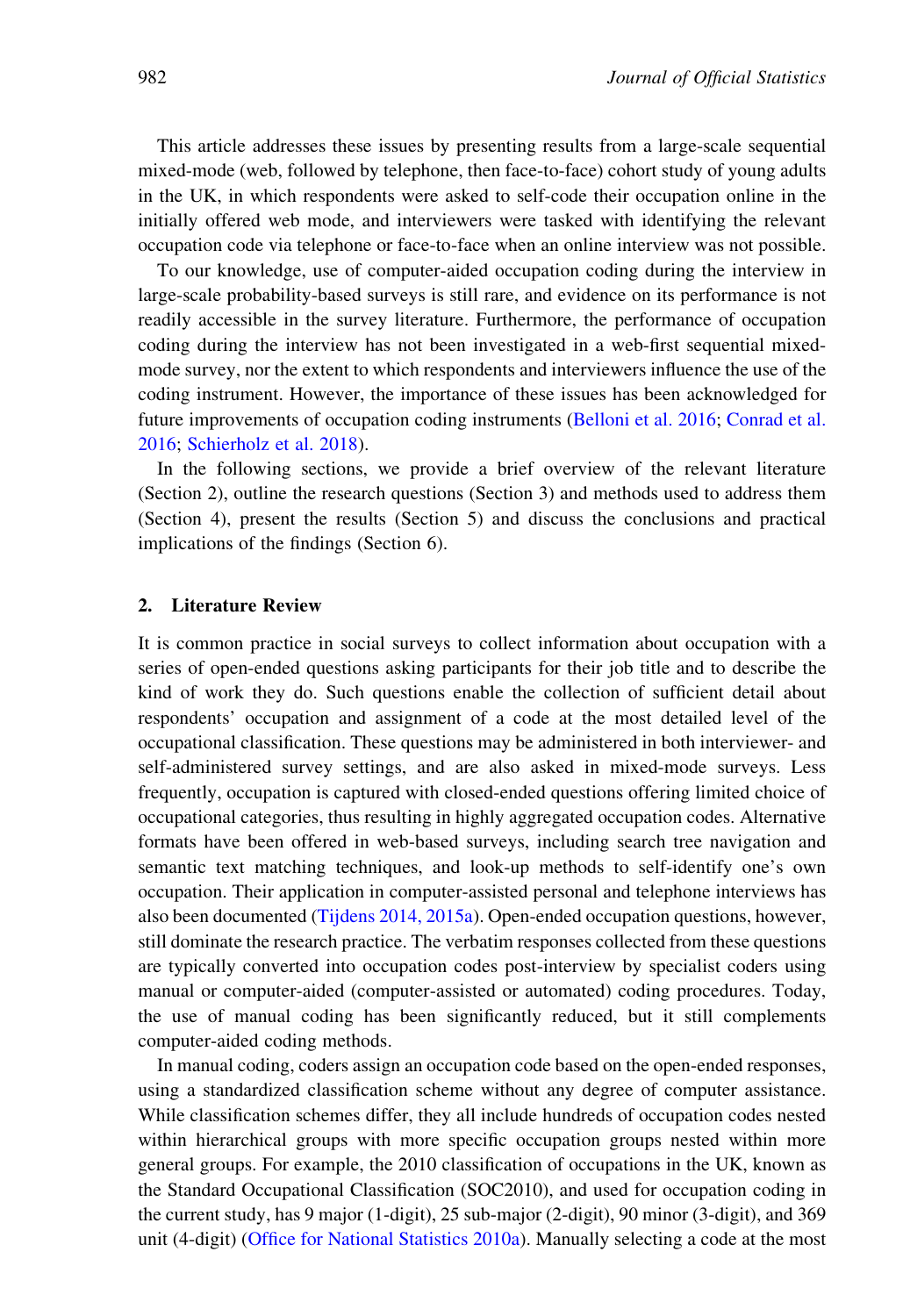detailed (4-digit) level of the classification scheme is a time-consuming and expensive process, but also error-prone as even professional coders, following detailed coding guidelines, might disagree on the occupation code for a given case [\(Lyberg and Dean](#page-24-0) [1992;](#page-24-0) [Creecy et al. 1992;](#page-24-0) [Campanelli et al. 1997\)](#page-23-0). Manual coding has been found to be especially problematic by National Statistical Offices (NSOs) where coding is extensive (e.g., censuses and large-scale sample surveys), with manual coding error rates of 10% or greater ([Lyberg and Dean 1992](#page-24-0); [Creecy et al. 1992](#page-24-0)).

Faced with this challenge, the endeavour of computerizing the coding of open-ended responses dates back to the early 1960s, with first applications of computer-aided occupation coding in the late 1970s ([Lyberg and Dean 1992;](#page-24-0) [Creecy et al. 1992\)](#page-24-0). Two main forms of computer-aided coding emerged – computer assisted and computer automated. In the former, as in manual coding, the coding is performed by a coder who works interactively with the computer, which guides their decision. In the latter, occupations are coded automatically by software. However, fully automated coding is rare in practice. Rather, it is usually supplemented with manual or computer-assisted systems. Automated coding usually codes part of the occupation entries in which a desired level of certainty associated with the occupation code is set. That is, occupation descriptions with a high degree of certainty (i.e., above a certain threshold) are coded automatically, otherwise human intervention is sought. Even though coder involvement is significantly reduced, human coding is preferred for the so-called "hard-to-code" or "difficult" occupations. This is also known as semi-automated coding, in which automated coding is complemented by human coding for certain situations, compared to fully automated coding, in which 100% of the coding is performed by the software. Computer-aided coding can be administered during or post-data collection, although post-data collection coding is more prevalent.

Computer-aided coding involves computer-stored dictionaries that can be built from coding manuals (e.g., classification schemes) or on empirical patterns of responses provided by respondents in earlier surveys (i.e., previously coded occupation information from previous studies, pilots, etc.), or a combination of manuals and empirical patterns. However, dictionaries constructed from manuals have been considered a disadvantage in that they are strongly dependent on the experience of the coder (e.g., respondents may use words or phrases not included in the manual). In contrast, it has been considered more efficient to base the dictionary on empirical response patterns, in which matching can benefit from the use of words and phrases given by previous respondents [\(Lyberg and](#page-24-0) [Dean 1992;](#page-24-0) [Creecy et al. 1992\)](#page-24-0).

Various forms of matching have been applied, generally classified as rule-based and data-driven (e.g., statistical or machine learning) [\(Gweon et al. 2017;](#page-24-0) [Schierholz and](#page-25-0) [Schonlau 2020](#page-25-0)). For example, if the open-ended answer meets a prespecified logical condition (e.g., presence of a certain word), then a specific code is assigned. Such 'if-then' statements are called 'rules'. Rules are written by experts or can be based on previous data analysis. More recently, statistical learning or machine learning approaches have been employed, whereby a model is trained on manually coded training data and used to predict the most probable code for new data ([Gweon et al. 2017;](#page-24-0) [Schierholz et al. 2018;](#page-25-0) [Schierholz](#page-25-0) [and Schonlau 2020](#page-25-0)).

Evaluations of occupation coding performance between coding methods are scarce, mostly based on comparisons with manual coding used as a 'gold standard', despite the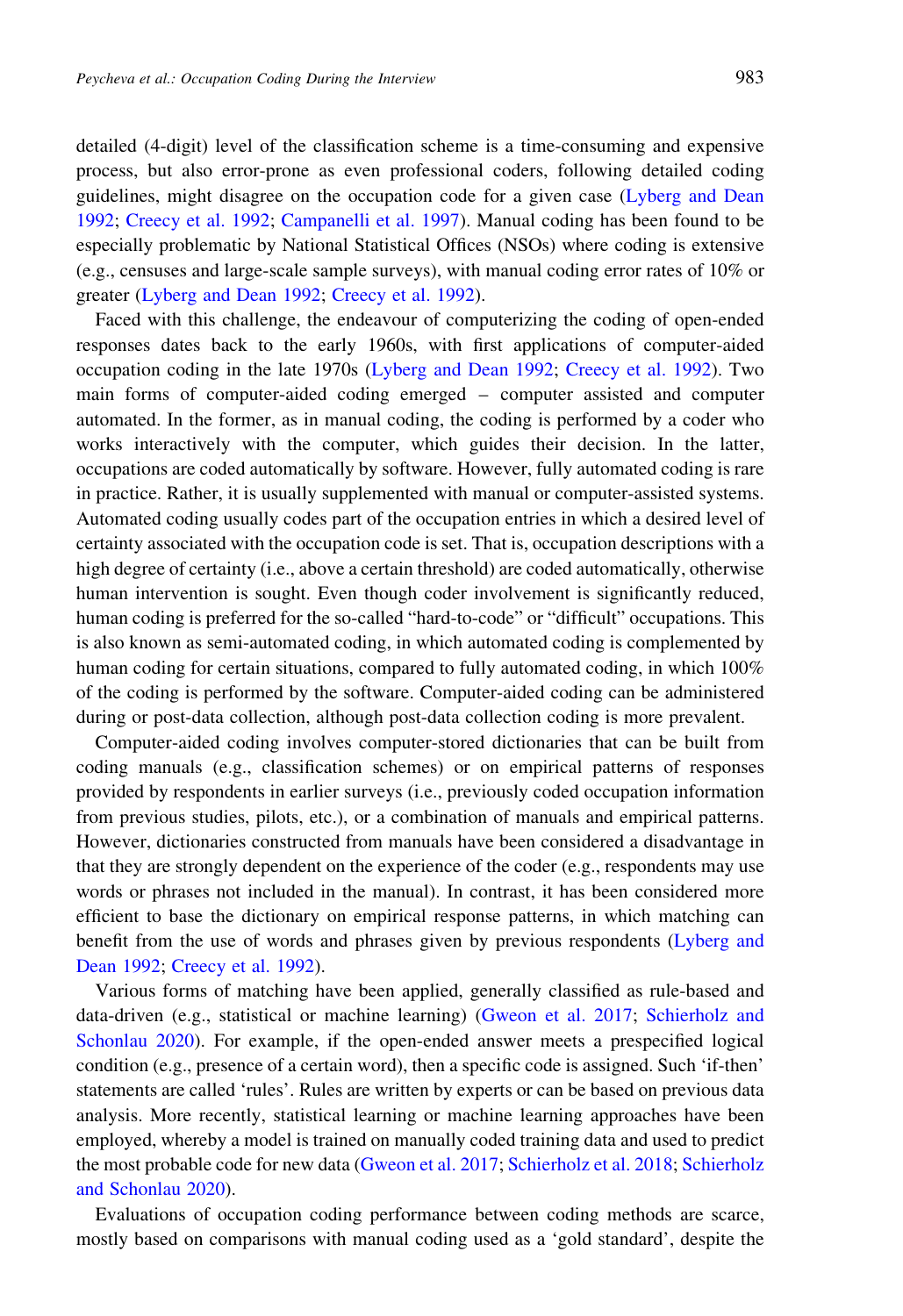challenges it poses. Some of these studies have shown that automated coding works reasonably well in reducing the number of cases to be manually coded post-interview, but that it is not yet ready to replace human coders ([Ossiander and Milham 2006;](#page-25-0) [Burstyn et al.](#page-23-0) [2014;](#page-23-0) [Helppie-McFall and Sonnega 2018](#page-24-0)). [Belloni et al. \(2016\),](#page-23-0) using the automated coding tool as a benchmark, also stressed the benefits of using automated and human coding jointly.

[Campanelli et al. \(1997\)](#page-23-0) compared manual coding with computer-assisted and automated coding. They found only a modest gain in performance using computer-assisted compared to manual coding. Automated coding was particularly sensitive to the amount and type of input which was entered, and sometimes scored significantly lower than manual coding with respect to the plausibility of the occupation code. For example, when both the job title and job description were used in the search algorithm, automated coding was comparable to manual coding. However, when the description input was limited and only the job title was used, the quality of coding was substantially lower than manual coding. In terms of time-saving, manual coding and computer-assisted coding did not differ – a result that the authors suggested was due to the fact that the coders were new to the coding software. As expected, automated coding yielded the largest time (and cost) savings, assigning a code in nearly all (99%) of the cases.

The level of detail of the verbal descriptions used in automated coding was also acknowledged by [Belloni et al. \(2016\).](#page-23-0) The authors used data from the Dutch sample of the Survey of Health, Ageing and Retirement in Europe (SHARE) and compared manually coded verbatim responses on current and last occupation with the codes assigned by the Computer Assisted Structured Coding Tool (CASCOT) occupation coding software. The authors found that automated coding was significantly improved when additional auxiliary information, such as training and qualifications needed for the job and the industry in which the respondent is working, was included in the search algorithm. In contrast, [Helppie-McFall and Sonnega \(2018\)](#page-24-0) found that the NIOSH Industry and Occupation Computerized Coding System (NIOCCS), employed in the Health and Retirement Survey (HRS) to code occupation history data, and compared to coding results from a highly trained human coder, worked well only with short descriptions, one to three words each, of job title or job description (and industry) as inputs – a finding in line with [Conrad et al.](#page-24-0) [\(2016\).](#page-24-0)

[Conrad et al. \(2016\)](#page-24-0) found the length of the occupation description to be a factor strongly related to the reliability of post-interview coded occupations. However, the observed relationship was dependent on the particular occupation terms. For example, for 'easy' occupation terms, longer descriptions were less reliably coded than shorter descriptions, but for 'difficult' occupation terms, longer descriptions were slightly more reliably coded than shorter descriptions. The authors argued that the occupation descriptions do not necessarily need to be long or overly specific, particularly for 'easy' occupations, and that interviewers should rather be trained on the logic and rationale behind the coding structure so that they have a better sense of the kinds of decisions coders need to make. That longer descriptions do not necessarily result in more accurate occupation coding was supported by [Massing et al. \(2019\)](#page-25-0) who found that reliability decreased as descriptions became longer. [Bergmann and Joye \(2005\)](#page-23-0) also suggested that the more detailed the information to be coded, the less reliably individual cases are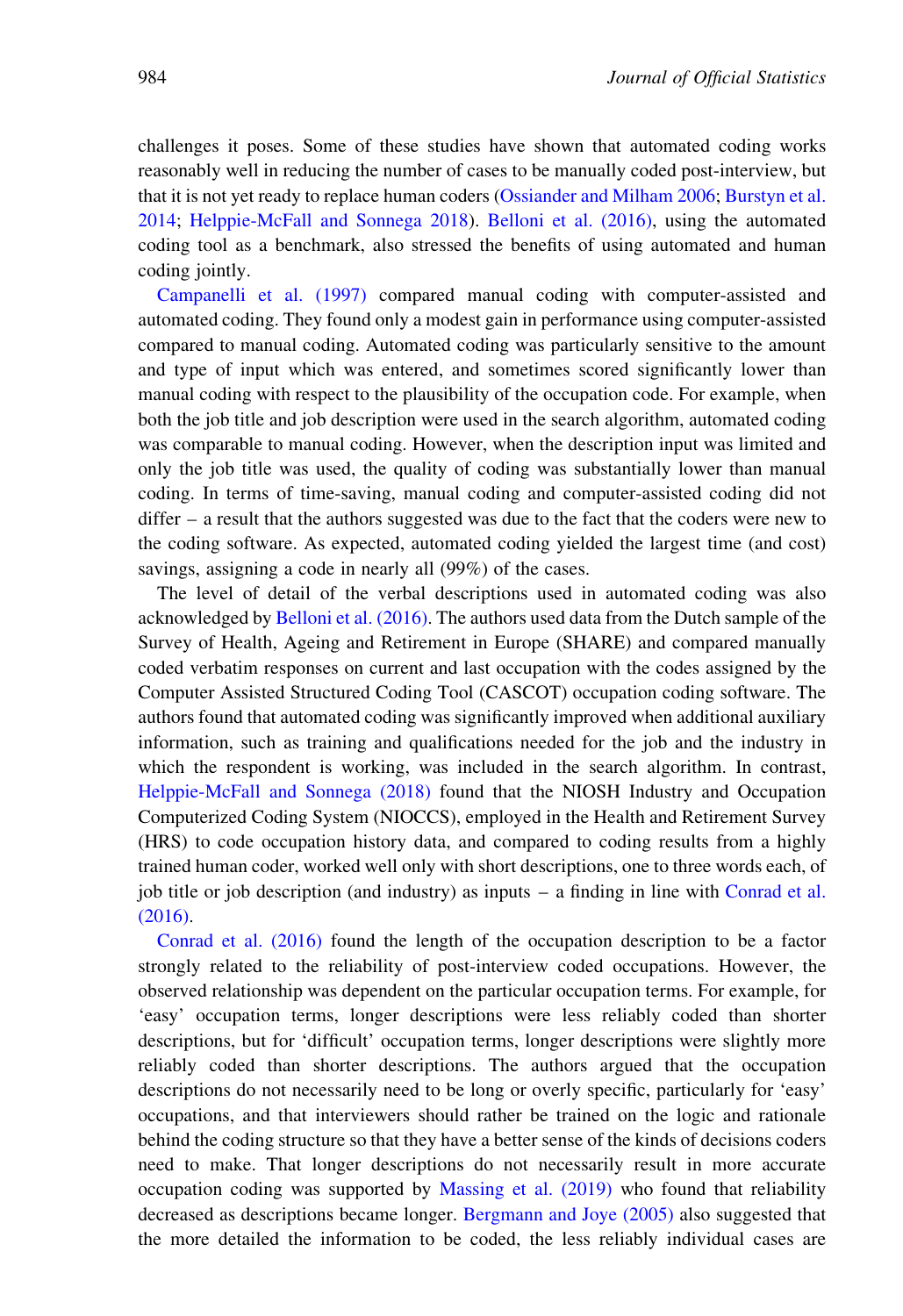assigned to categories. [Cantor and Esposito \(1992\)](#page-24-0) reported that coders who were asked to comment on recordings of interviewers' questioning strategy only rarely indicated that more detailed information would be useful, and some even criticized the fact that interviewers had collected too much information as most of the information needed to code a case comes from the job title, and that interviewers should focus their efforts on obtaining good information there.

Given the potential disconnect between interviewers and coders regarding what constitutes a useful occupation description, as well as the additional costs of postinterview coding, several studies have stressed the potential advantages of computerassisted occupation coding during the interview, which would eliminate or at least minimize the need for post-interview coding ([Campanelli et al. 1997;](#page-23-0) [Conrad et al. 2016;](#page-24-0) [Belloni et al. 2016](#page-23-0); [Helppie-McFall and Sonnega 2018\).](#page-24-0) These studies cite the potential for a reduction in coding errors as the uncertainties likely to arise in a post-interview coding, due to insufficient or contradictory information provided by respondents, can be resolved by the interviewer. This, in turn, may yield a more parsimonious list of best matching occupations to choose from, and even allow the coding decision to be confirmed by the respondents themselves. If the coding instrument produces a lengthy list (or conversely, an empty list) of likely occupations to choose from, then it is much easier for the interviewer to probe for additional information during the interview than it is for any post-interview intervention to be performed. Although it is typically assumed that interviewers do not achieve the same levels of accuracy as specialist coders, with increasing experience the interviewer may develop a better idea of what constitutes a good occupational description and probe accordingly [\(Lyberg and Dean 1992;](#page-24-0) [Campanelli et al.](#page-23-0) [1997;](#page-23-0) [Conrad et al. 2016\)](#page-24-0). Occupation coding during the interview is also expected to reduce costs and processing time since a smaller number of occupation descriptions will require post-interview coding. The method also has low maintenance costs as the code frame and search algorithms can be constructed and updated automatically ([Hacking et al.](#page-24-0) [2006\)](#page-24-0). However, a number of concerns have been raised as well, including the potential for interviewer effects and the challenge of implementing the coding instrument in a web survey, in which respondents perform the entire occupation coding process themselves without the assistance of an interviewer. Furthermore, the potential risks of mode effects when applying the coding method in a mixed-mode survey have been acknowledged elsewhere [\(Conrad et al. 2016](#page-24-0); [Tijdens 2014, 2015a](#page-25-0); [Tijdens and Visintin 2017\)](#page-25-0).

Occupation coding of open-ended descriptions during the interview is typically implemented as a special form of computer-assisted coding in which the computer suggests the most relevant occupation code(s) to the interviewer or an online respondent. It usually follows a two-step approach. In the first step, the interviewer (or respondent) types into the open text field the job title and/or description of the occupational activity. On the basis of this verbatim text, and sometimes other input from the interview, the search engine then shows a list of best matching occupations from the code frame, from which the interviewer (or respondent) selects the most appropriate occupation. As interviewers (or respondents) enter more inputs, the search engine adapts the list to find the best matching occupations and the list of occupations becomes smaller. If the search results do not yield any likely matches, then respondents may be asked to provide further details or the case might be referred to a specialist coder post-interview. As mentioned, various matching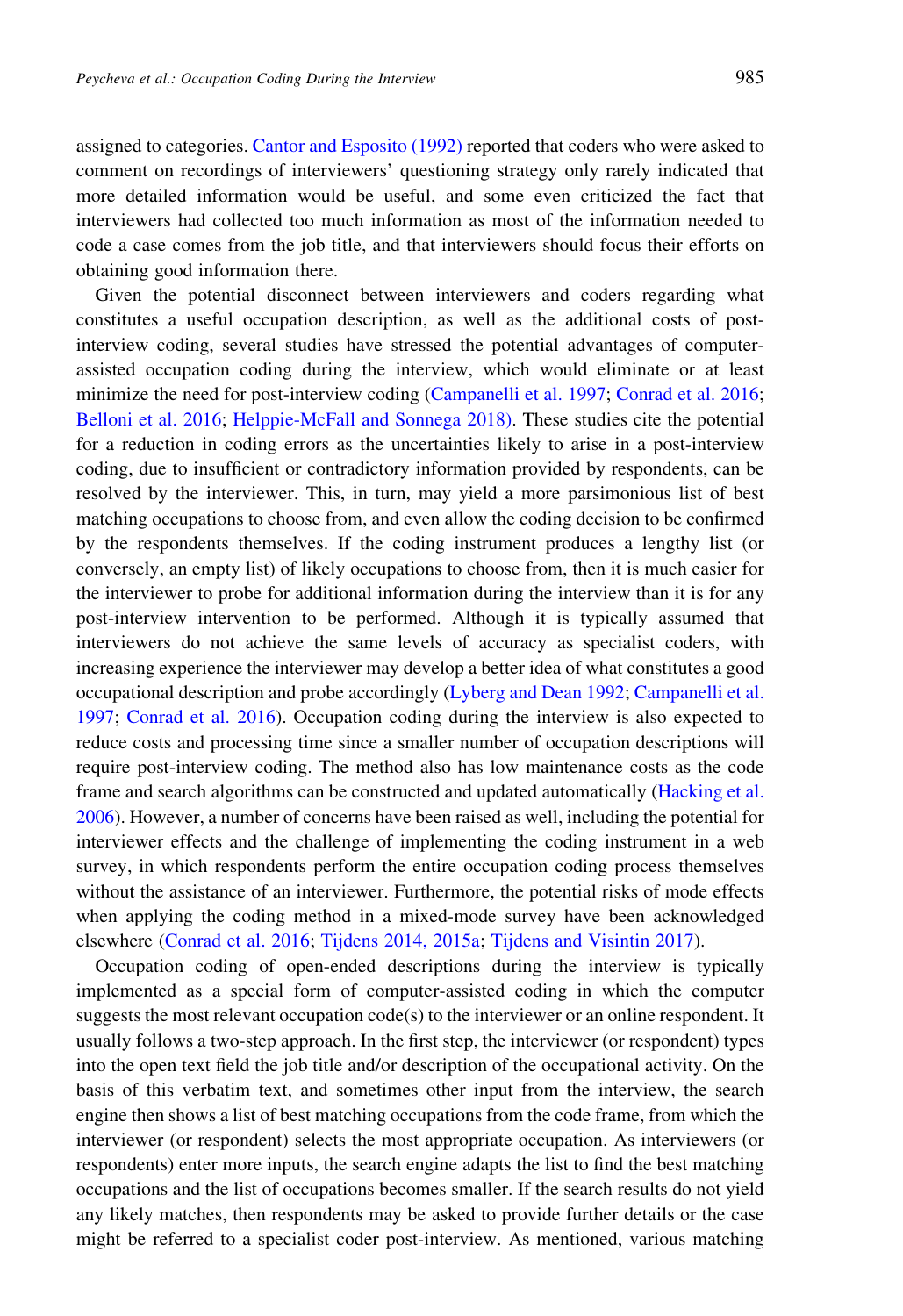algorithms could be employed. The classical algorithm consults a coding index or look-up table and produces a list of appropriate categories that are identical or similar to the job title and job description information provided by the respondent using rule-based techniques ([Hacking et al. 2006](#page-24-0); [Elias et al. 2014](#page-24-0); [Tijdens 2015;](#page-25-0) [Tijdens and Visintin](#page-25-0) [2017;](#page-25-0) [Brugiavini et al. 2017;](#page-23-0) [Belloni et al. 2016](#page-23-0); [Schierholz et al. 2018;](#page-25-0) [Gweon et al. 2017;](#page-24-0) [Schierholz and Schonlau 2020\)](#page-25-0). A more sophisticated approach uses machine-learning algorithms to identify possible occupation codes from previously coded data, known as training data ([Schierholz et al. 2018;](#page-25-0) [Gweon et al. 2017](#page-24-0); [Schierholz and Schonlau 2020\)](#page-25-0). Benefits of combining algorithms that rely on job titles from a coding index with statistical learning algorithms trained on data from previous surveys have also been documented [\(Schierholz and Schonlau 2020\)](#page-25-0).

Assessments of occupation coding of open-ended questions during the interview in probability-based sample surveys have been mostly positive. For example, around 80% of all occupations collected in the sixth wave of the Survey of Health Aging and Retirement in Europe (SHARE), conducted in 2015, were coded during face-to-face interviews [\(Brugiavini et al. 2017](#page-23-0)). A coding rate of 72% was observed by [Schierholz et al. \(2018\)](#page-25-0) in a telephone survey in Germany in 2014, commissioned by the Institute of Employment Research (IAB). A field experiment by Statistics Netherlands in September 2003 with the Dutch Labour Force Survey (LFS) and the actual LFS in January 2004, administered faceto-face, achieved interview coding rates of 79% and 75%, respectively [\(Hacking et al.](#page-24-0) [2006\)](#page-24-0).

[Schierholz et al. \(2018\)](#page-25-0) also evaluated data quality by comparing telephone interview coding with office coding performed by two independent professional coders. This resulted in a high level of agreement between the office coding and the interview-coded data, which provided some reassurance that interview coding yields comparable data quality to manual coding. However, higher disagreement rates between office coders were observed for more complex occupation descriptions, to which an occupation code could not be assigned during the interview and the occupation description had to be manually coded. The authors suggest that 'simpler' occupations are more easily codable during the interview, and that more difficult descriptions are more appropriate for office coding.

However, in terms of the time needed to code occupation, concerns have been expressed that occupation coding during the interview may significantly extend interview time. [Hacking et al. \(2006\)](#page-24-0) reported that the average duration of coding occupation using the look-up table method was 47 seconds compared to 36 seconds when only the open text information (to be coded post-interview) was collected. [Schierholz et al. \(2018\)](#page-25-0) noted that, for respondents whose occupations were coded successfully during the interview, the duration of the interview was shortened by a few seconds compared to those who did not select one of the suggested categories and were presented with an additional follow-up question. [Tijdens \(2016\)](#page-25-0) reported a mean time of 48 seconds to code one's occupation, using a semantic matching tool in the Wageindicator web survey, a non-probability survey on work and wages, which was a few seconds longer compared to a search tree navigation also offered on the web platform.

The self-coding of occupation based on open-text descriptions in an online setting is still rare. Insights on its feasibility have been documented for the aforementioned Wageindicator web survey, in which semantic matching, using look-up tables, has been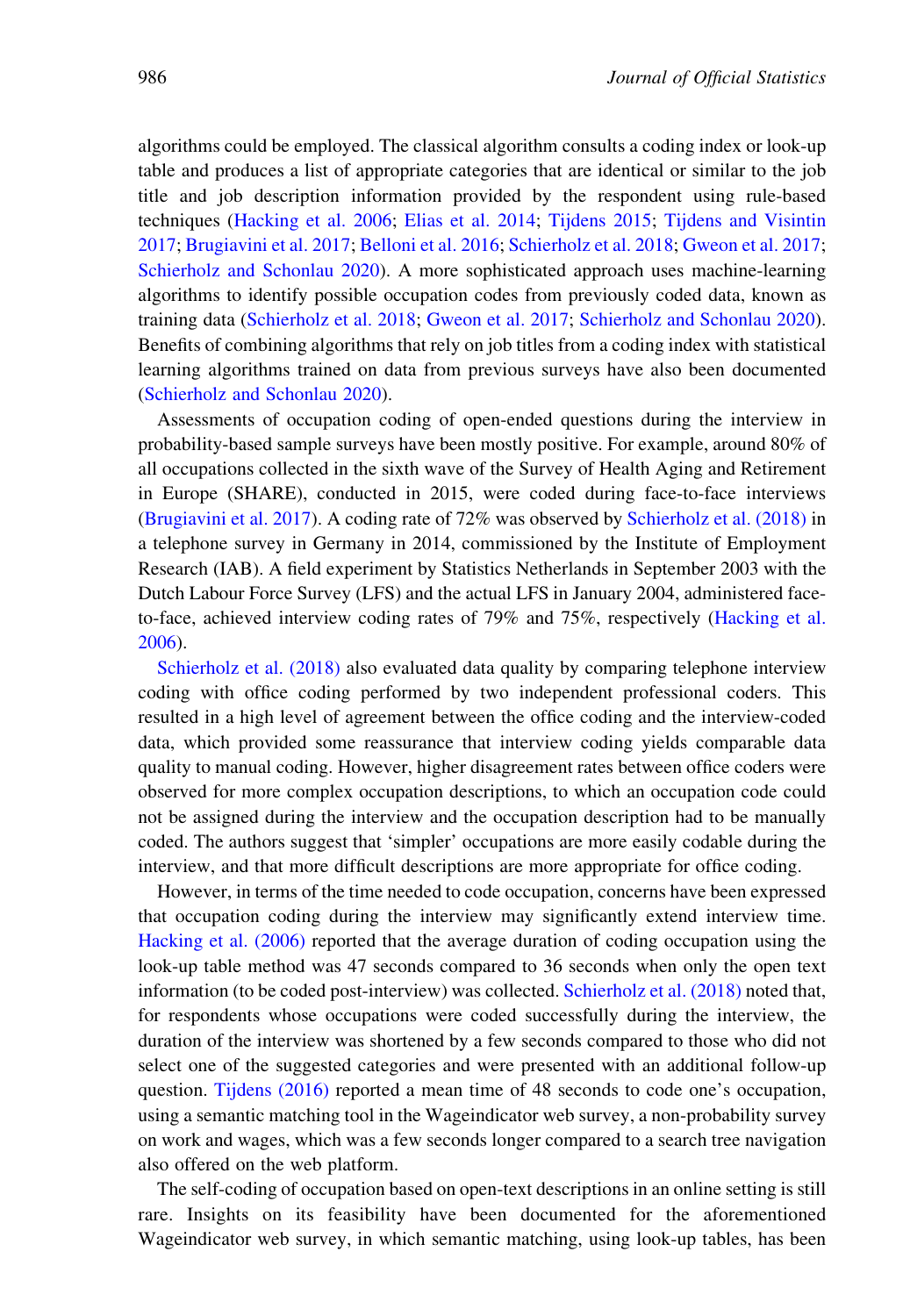used to code respondents' occupations since 2015 ([Tijdens 2015a](#page-25-0)). Respondents type their occupation and word-matches in the look-up table are instantly shown to them to select the most relevant match. The semantic matching tool has been noted as being preferred by respondents over search tree navigation offered on the platform alongside. Furthermore, it has been noted as being most suitable for self-coding of occupations provided that the occupational look-up database is sufficiently large ([Tijdens 2015b\)](#page-25-0).

#### 3. Research Gaps and Study Questions

Given that the literature on interview-based coding of open-ended occupation descriptions comes primarily from interviewer-administered settings, mainly telephone and face-toface surveys, the feasibility of coding occupations in probability-based online and mixedmode surveys involving both self- and interviewer-administered modes remains unclear. To our knowledge some NSOs perform occupation coding for their own labour force surveys online during the interview (e.g., Statistics Denmark and Netherlands), however, evidence on their performance is not readily available.

In web surveys, occupation coding during the interview is challenging as there is no interviewer to provide assistance or probe for additional information. Thus, an easy-to-use interface is needed to facilitate respondent self-coding of occupation. In mixed-mode survey designs, this becomes even more challenging as the interface should be standardized across modes, so that the measurement of occupation is comparable across all respondents.

In this study, we investigate the feasibility of coding open-ended occupation descriptions during the interview by implementing a computer-assisted look-up system in a web-first sequential mixed-mode survey, in which web respondents were asked to selfcode their occupation and interviewers in the telephone and face-to-face follow-up modes identified and recorded the relevant occupation code. Following the entry of key words, the coding tool searched for relevant job titles in the Standard Occupational Classification 2010 (SOC2010) coding index and offered a list of corresponding codes. If the look-up method was not successful in identifying a relevant occupation code, then the traditional post-interview occupation coding procedure using an open-ended question to describe the respondent's job tasks was employed.

In addition to the take-up rate of the look-up system, we examine indicators of its performance, such as the time to code occupation during the interview, the specificity of the allocated look-up codes, and the length of the occupational description (only asked as a follow-up question when an occupation code could not be assigned using the look-up system), which are thought to impact the quality of the collected occupation data. This study does not directly assess the quality of the collected occupation information, typically measured by reliability (the extent to which the same occupation code will be repeatedly assigned to the same case) or validity (the accuracy of the assigned code), which is a limitation to be considered in future work. Finally, we assess the extent to which respondents and interviewers influence the use of the new coding method. To our knowledge, no other study has previously investigated these issues in a web-first sequential mixed-mode survey.

Using data from the Next Steps Age 25 (wave 8) cohort study in the UK, we address the following research questions: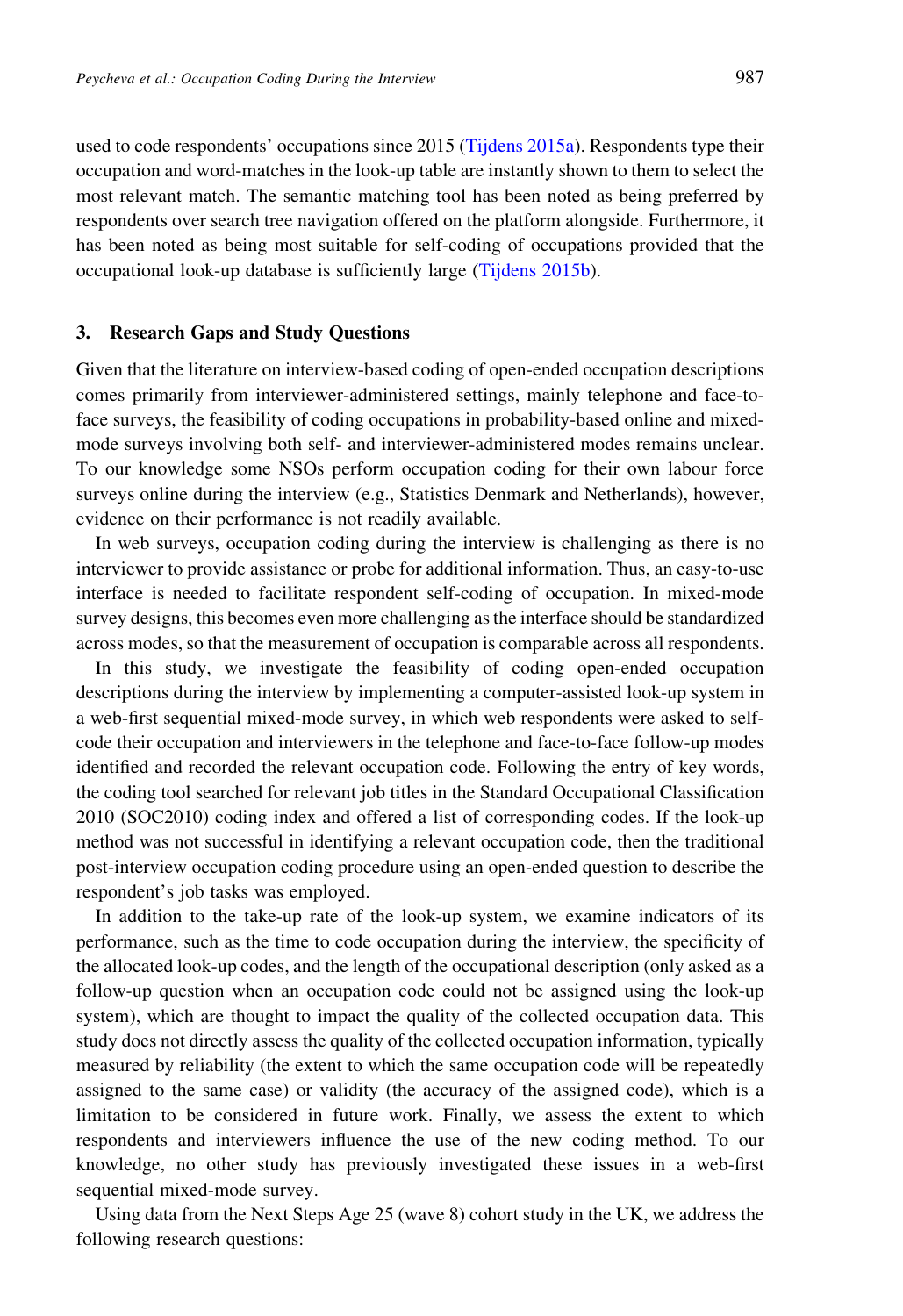1. To what extent do web respondents use the look-up method to self-code their occupation, and how does this compare to interviewer administration of the look-up method in the telephone and face-to-face follow-up modes? Does the rate of selfcoding in the web mode vary by device type (PC, laptop, tablet)?

Here, we expect that respondents interviewed via web will use the look-up system at a lower rate than those interviewed by the telephone or face-to-face follow-up modes. The absence of an interviewer is a key disadvantage in this case, as there is no one to motivate the respondent to engage with the coding instrument and provide guidance and/or probe for relevant details to make the look-up task more manageable. Interviewers undergo specific training with the coding system and likely have relevant experience in collecting occupation information; thus, they are more likely to be aware of what constitutes a valid occupation description than respondents. Without the assistance of an interviewer, the look-up task may become more burdensome for respondents, who may expend less effort than an interviewer would to select an occupation code, especially if the occupation is difficult to code.

The burden of self-coding is expected to be correlated with device type and, specifically, the presentation size of the look-up interface. Larger screens (e.g., desktop PCs) are likely to better handle longer look-up lists, improve visibility and limit the amount of burdensome scrolling necessary to identify the most relevant occupation, compared to smaller screens (e.g., laptop and tablet). Thus, we expect the coding rate of the look-up method to be proportional to the relative screen size and, thus, higher with desktops followed by laptops and tablets. We do not assess the use of the look-up method for smartphones, as smartphone participation was strongly discouraged in Next Steps and very few of such cases occurred.

2. Is the performance of the look-up method and characteristics of open-ended occupational descriptions – which are both linked to occupational data quality in previous research – comparable between the three sequential modes (web, telephone, and face-to-face)?

The absence of an interviewer to motivate respondents and probe for relevant details could compromise the quality of occupational coding in web surveys [\(Conrad et al. 2016\)](#page-24-0). For example, given the cognitively demanding and time-consuming task of self-coding [\(Tijdens and Visintin 2017](#page-25-0)), it has been suggested that respondents (or interviewers) will select more generic occupation titles presented in classification lists, which appear to be correct but are suboptimal, rather than exert the necessary effort to choose a more specific occupation code [\(Schierholz et al. 2018\)](#page-25-0). We thus expect a higher prevalence of generic codes for web respondents compared to respondents who are guided in the intervieweradministered modes. Generic codes refer to suboptimal descriptions or descriptions that are too abstract to be assigned to a more specific category. Such codes have a last digit of '0' or '9' at the 4-digit (unit group) level of the SOC. A last digit of '0' indicates that the 4 digit (unit) group is equivalent to the broader 3-digit (minor) group, or that there is only one unit group within the minor group and the coding could not be achieved at a more detailed level. A last digit of '9' indicates occupations "not elsewhere classified – n.e.c.", thus containing a mix of occupations which are not in sufficient numbers to merit their own unit group.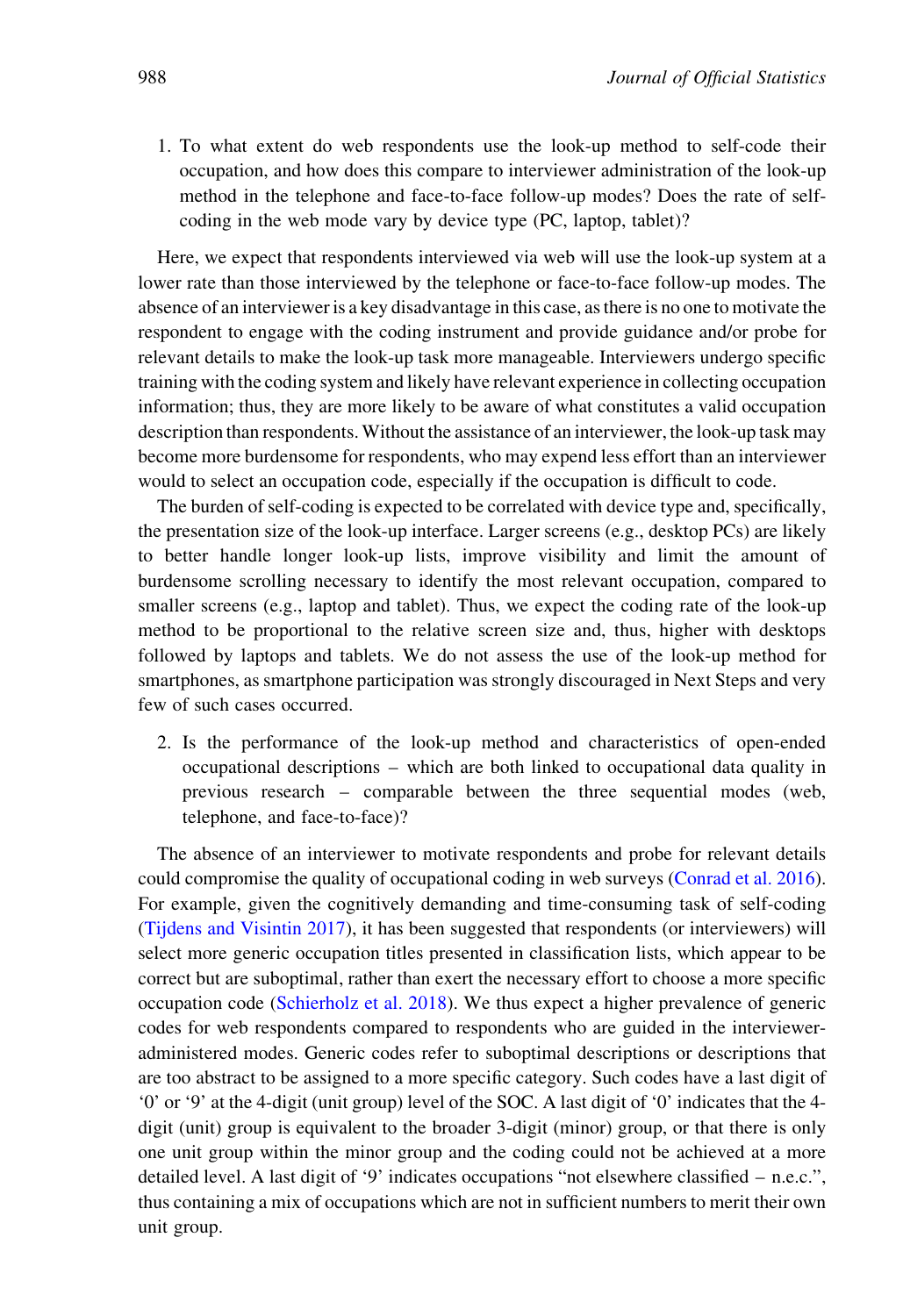Furthermore, we expect shorter occupational descriptions to the standard open-ended question (only used as a follow-up if coding was not successful using the look-up method) by respondents on the web, compared to the interviewer-administered modes, and that the look-up procedure and the standard open-ended question will each take longer to administer for web respondents compared to respondents assisted by a trained interviewer in the telephone and face-to-face modes.

3. Do respondent attributes (e.g., sex, ethnicity, education, cohabitation status) and interviewer characteristics (e.g., sex, age, years of interviewing experience) influence the performance of the look-up method during the interview?

Based on the literature, we expect that study members' and interviewers' characteristics will affect whether the look-up method is successful in assigning an occupation code during the interview, or if post-interview coding is required. For example, [Belloni et al.](#page-23-0) [\(2016\)](#page-23-0) showed that coding errors (namely coding disagreement between manually coded verbatim responses on current and last occupation and codes assigned with the CASCOT software, while the automated coding was taken as a benchmark) were more common for male than for female respondents. For coding 'last job', errors were more likely to occur for the most educated individuals and for the self-employed. Cognitive abilities were found to play an important role in explaining coding errors for 'current job'.

It has been suggested in previous research that coder experience might affect agreement and thus coder information should be included in the analysis of coding quality ([Conrad](#page-24-0) [et al. 2016](#page-24-0)). [Schierholz et al. \(2018\)](#page-25-0) also acknowledged the potential for interviewer effects on the selection of an occupation code and analyzed the extent to which interviewers correctly applied standardized interviewing techniques that were prescribed for coding occupation using behavioural coding. The authors found that many interviewers did not closely follow the rules for standardized interviews and it was rather an exception that the interviewer read out loud the exact question text and all answer options, including the last option for 'other occupation'. However, the authors noted that when the script was not followed, it was often because the interviewer already had a good understanding of the respondent's job and thus good reasons for departures from it. Nevertheless, the interplay between the interviewer and respondent was acknowledged as an important issue for future improvements of the occupation coding instrument. We therefore consider the inclusion of interviewer covariates as a strength of the present study. However, the direction of their expected impact is less clear.

# 4. Methods and Data

### 4.1. Next Steps and the Age 25 Survey

Next Steps follows the lives of 16,000 people in England born in 1989/90, sampled from state and independent schools. The sample design considered schools the primary sampling unit, with deprived schools being over-sampled by 50%. A total of 647 state and independent secondary schools as well as pupil referral units participated in the study out of 892 selected schools. Pupils from minority ethnic groups (Indian, Pakistani, Bangladeshi, Black African, Black Caribbean, and Mixed) were over-sampled to provide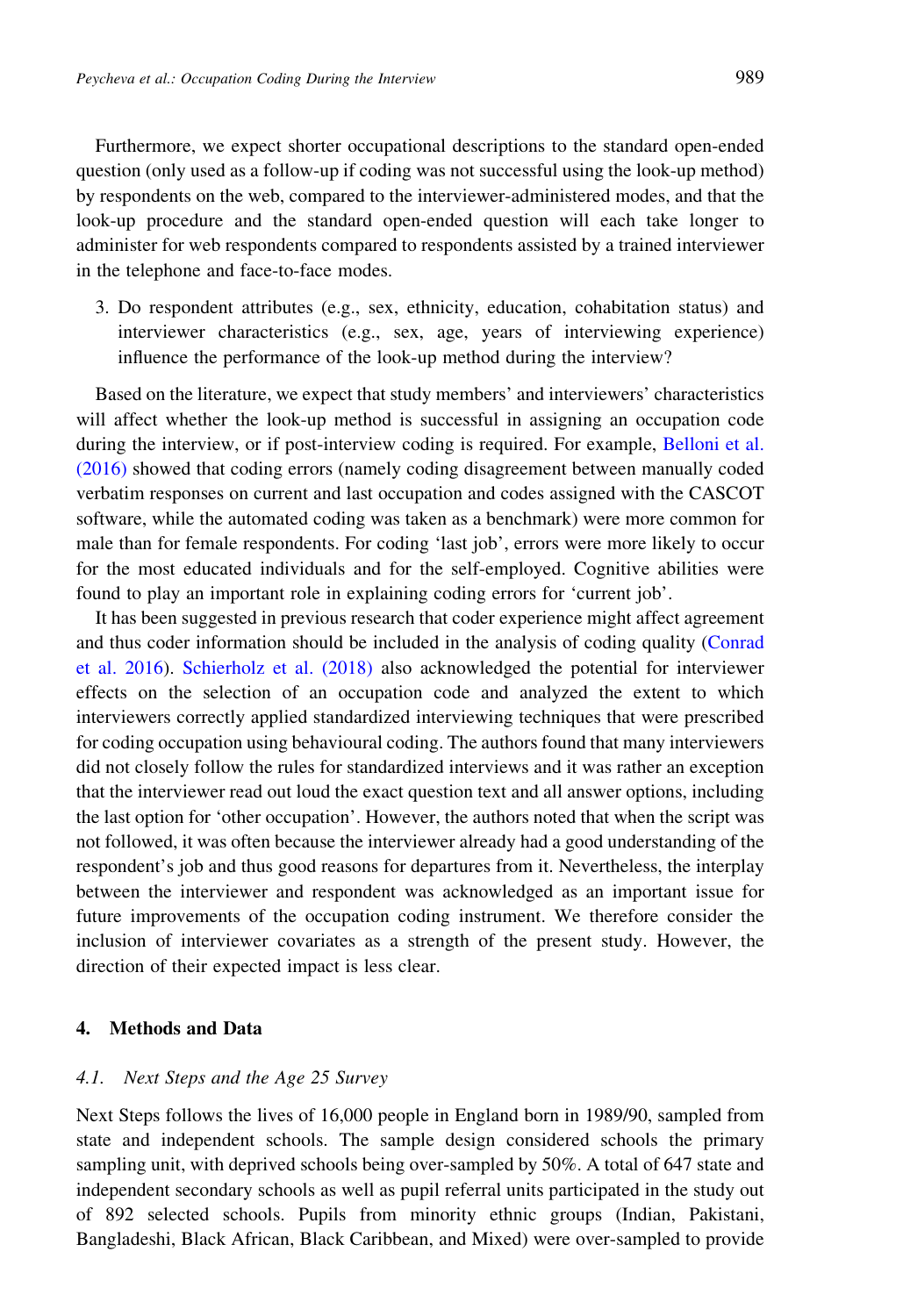sufficient base sizes for analysis. The school and pupil selection approach ensured that, within a deprivation band and ethnic group, pupils had an equal probability of selection [\(Department for Education 2011\)](#page-24-0).

The study began in 2004, when the cohort members were aged 14. They were surveyed annually until  $2010$  (waves  $1-7$ ), and then in  $2015-2016$  when they were aged 25 (wave 8). The interviews for the first four waves were conducted face-to-face, and from wave 5 onwards a sequential mixed mode approach – online, followed by telephone, and then face-to-face interviews – was used. Next Steps has collected information about cohort members' education and employment, economic circumstances, family life, physical and emotional health and wellbeing, social participation and attitudes. A total of 15,531 cohort members were issued to field in the most recent age 25 survey, achieving a response rate of 51% with 7,707 completed interviews (4,797 online, 690 telephone, and 2,220 face-toface) [\(Centre for Longitudinal Studies 2017\)](#page-24-0).

## 4.2. Occupation Coding System

Economic activity data has been collected in the study since its initial wave at age 14 and occupation data in particular since study members were aged  $16 -$  that is, when they reached the compulsory school leaving age and were eligible to start an apprenticeship or traineeship, or spend 20 or more hours per week working or volunteering while in parttime education or training. Occupation has since been captured with open-ended questions asking about the title of their job and a description of what they mainly do in their job. This information has been subsequently coded post-interview by professional office coders.

Labor market entry is a key milestone in the cohort's transition from adolescence to young adulthood, and thus work participation was a key theme in the age 25 survey. In this survey, occupation was captured by a text-based search and coding method during the interview. Following an open-ended question about their job title ('What is your current job title?'), respondents in the web survey were asked to enter key words into a search box describing what they mainly do in their job, then select the most appropriate response option from a list of occupations generated by the search system (Figure 1). The input string of words was matched against a concatenated string of the fields describing the job

| the room common |                                                                  |                                                                                                                                                                                                                                                                                               |       |
|-----------------|------------------------------------------------------------------|-----------------------------------------------------------------------------------------------------------------------------------------------------------------------------------------------------------------------------------------------------------------------------------------------|-------|
|                 | appropriate option.<br>'Job not in list'.<br>3ob not in the list | thin with completive the narver. Privacy Shifamest<br>Please enter key words which describe what you mainly do in your job into the box below and then select the most<br>Using extra words or parts of words will narrow the selection. If you cannot find an appropriate option please code | aA aA |
|                 | << BACK                                                          | <b>NEXT&gt;&gt;</b>                                                                                                                                                                                                                                                                           |       |

Fig. 1. Screenshot of the look-up question in the web survey.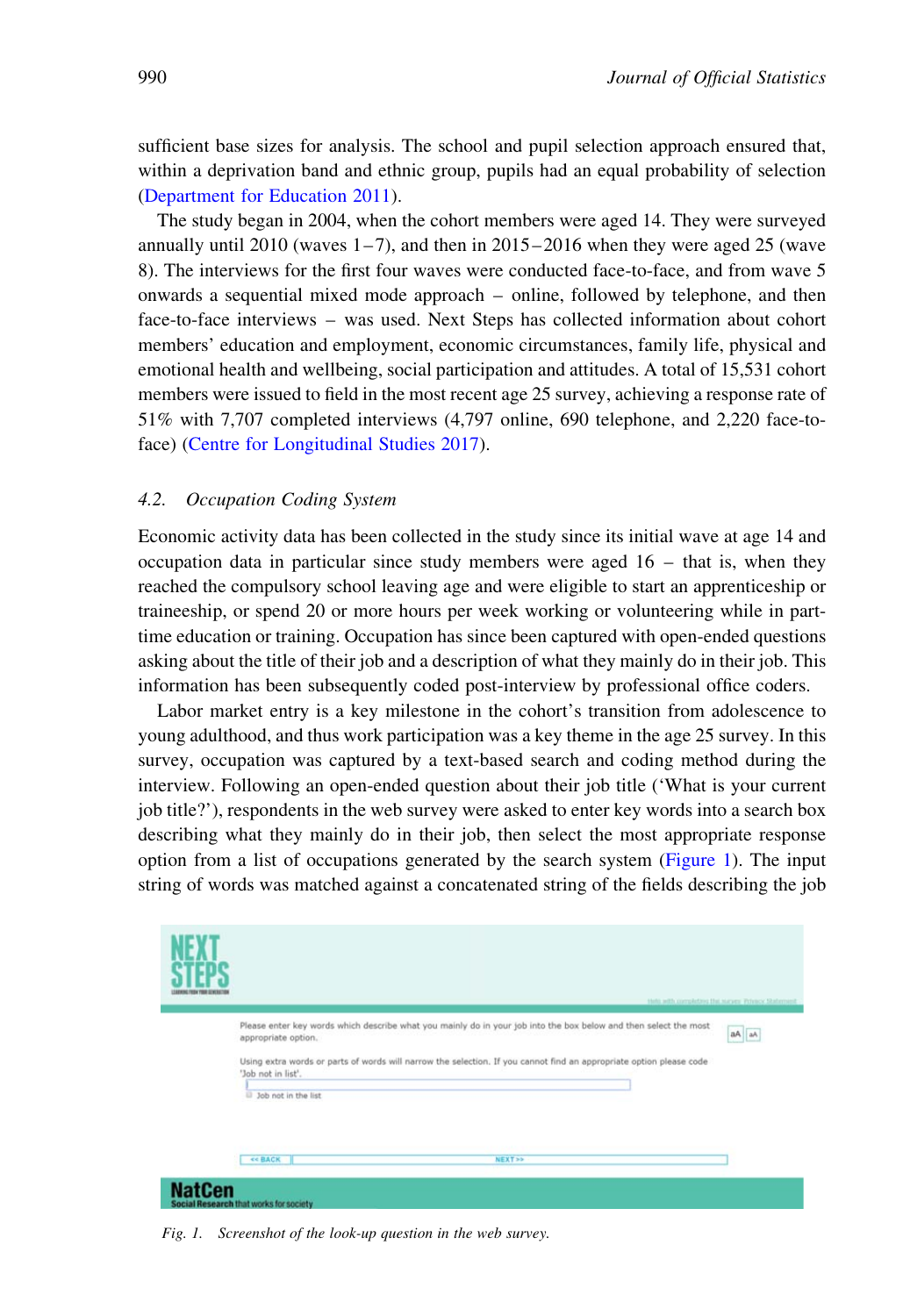title in the Standard Occupational Classification 2010 (SOC2010) coding index (containing over 27,000 job titles) as a look-up. This concatenated string included the indexing word (usually the word describing the core set of tasks that characterize a job), occupational, industrial, and additional qualifying terms. The occupational qualifying term is separated from the indexing word by a comma (e.g. teacher, head). Industrial qualifying terms are shown within brackets and can take the form of an industry or branch of industry in which the occupation lies (e.g. teacher, head, (secondary school)). Additional qualifying terms usually indicate the type of material worked with, the machinery used or the processes involved, or can take the form of professional qualifications [\(Office for National Statistics 2010b\)](#page-25-0). As the indexing word is rarely enough to enable the job title to be correctly coded, the additional qualifying terms aimed to make the search more specific, and, in turn, the coding more accurate. The look-up method used a "word-chunk" search system processing the input string as a string of chunks (comprised of at least three characters) and searching for each chunk in the SOC2010 job title index (i.e., a simple lookup of the job titles containing all of the word chunks). There was no preprocessing (standardization) of the key words entered in preparation for matching, and no amendments were made to the underlying job title list.

Following the entry of the key words, occupation codes at the most detailed 4-digit unit group level of the classification were displayed in alphabetical order. As the SOC2010 index of job titles includes occupation codes with a '0'-ending digit (indicating a single unit group within the minor group) and a '9'-ending digit (indicating 'not else classified'), these respective job titles were displayed if relevant to the search. The procedure was similar in the interviewer-administered telephone and face-to-face modes, except interviewers entered the key words into the search box, read out the list of occupation search results to the respondent, and selected the most appropriate occupation from the list.

A further instruction, aimed at handling long lists of occupations, stated that using extra words or parts of words will narrow down the list of displayed options. For example, just typing in "teacher" would bring up a long list of possible occupations, but entering additional search terms, for example, "teacher secondary", would narrow down the list of options (Figure 2).



Fig. 2. Screenshot of the look-up question and search results for "teacher secondary" in the web survey.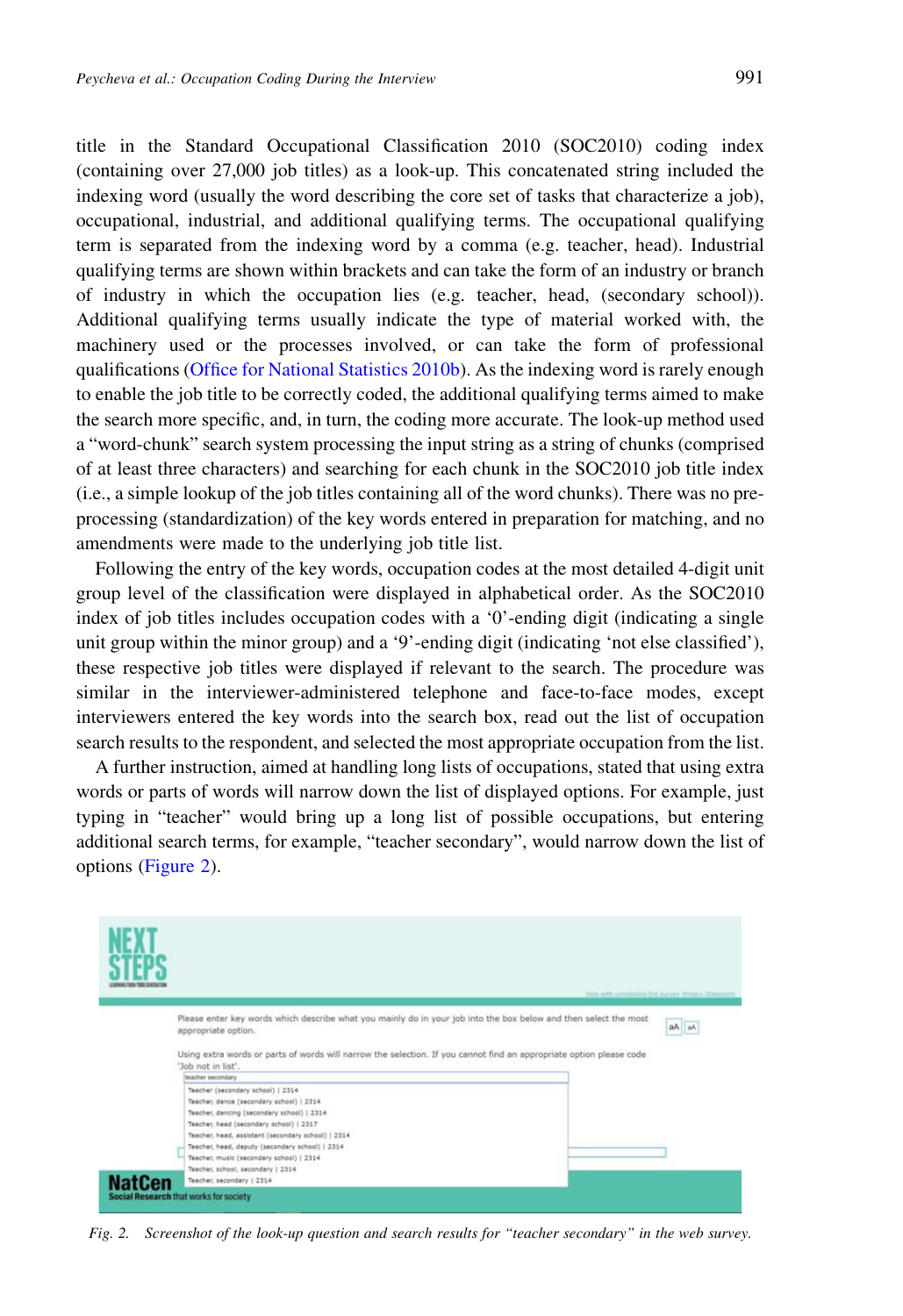If an appropriate option was selected during the interview, the associated code from the SOC2010 coding index was automatically assigned, replacing the respondent's entry of key words (required to perform the search). After trying different search terms, if an appropriate option was not found (e.g., no search results were presented, or none of the presented search results were considered appropriate by the respondent or interviewer), then respondents (or interviewers) were asked to select the 'Job not in the list' option and answer a follow-up standard open-ended question describing their job ("Please describe in your own words what you mainly do in your job."). For this question, respondents (or interviewers) were encouraged to provide (or probe for) full details (for example, the type of work) to allow office coders to accurately identify the correct SOC code after the interview.

There was no difference in the design or presentation of the look-up question or standard open-ended job description question between the self- and interviewer-administered modes other than a minimal altering of the question wording and accompanying instructions, so that they were appropriate for either the respondent or interviewer. Telephone and face-toface interviewer scripts included an additional instruction 'to probe as required'.

#### 4.4. Statistical Analysis

To address the first research question, we report percentages of respondents who were assigned an occupation code during the interview using the look-up coding method and the complementary set that were referred to traditional office coding post-interview. Using chi-squared tests, we show how the look-up rates varied by the sequentially offered modes (online, telephone and face-to-face). We also use chi-squared tests to evaluate differences in the coding rates by self-reported device type: desktop computer, laptop and tablet in the web interviews. A very small number of web respondents ( $n = 25$ ) reported completing the survey on a smartphone, even though this practice was discouraged. These few cases are excluded from all analyses.

To address the second research question, we perform three separate analyses, which we compare across the three modes. First, using chi-squared tests we assess the difference in the prevalence of (suboptimal) generic codes (i.e., codes with a last digit of '0' or '9' at the 4-digit level) compared to more specific occupation codes collected using the look-up method. The second analysis evaluates the length of the open-text descriptions (measured by the total number of characters) provided by respondents to the third open-ended question asked only if an occupation code was not assigned during the interview using the look-up method. We use a Wald test to evaluate differences in the mean description length between the sequentially offered modes. The third analysis assesses the time that was required to code occupation using the look-up method and provide an open-text description in the case of inability to assign an occupation code during the interview. Using a Wald test, we evaluate if the mean time (measured in seconds) differed across the web, telephone, and face-to-face modes.

To address the third research question, we first fit a multivariable logistic regression model on whether or not an occupation code could be assigned during the interview (using the look-up method). We report crude (unadjusted for other characteristics) and adjusted (for all characteristics) odds ratios (OR) and 95% confidence intervals (CI) for the effects of the following respondent characteristics: sex, ethnicity (white/non-white), if ever attended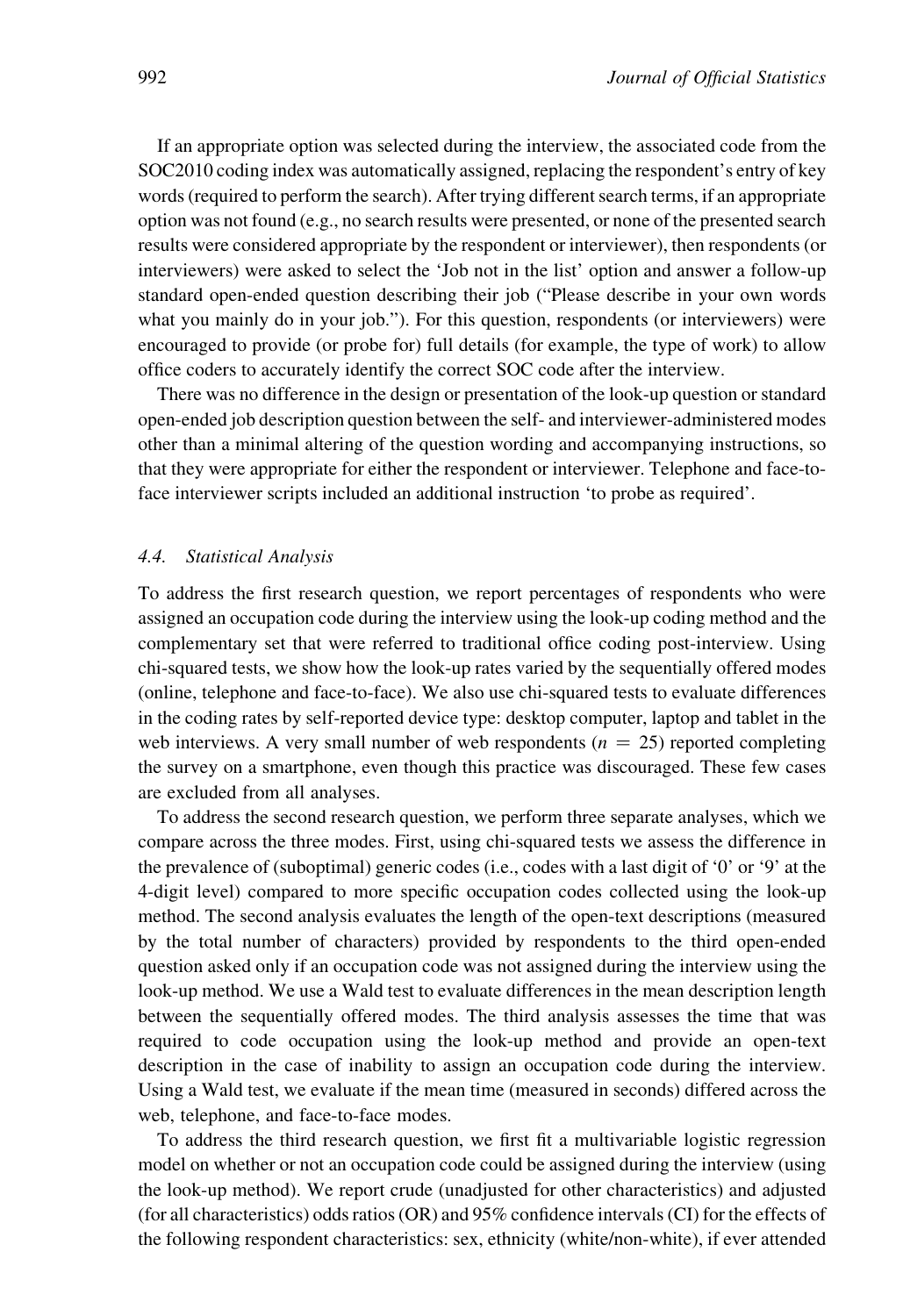university and if in a cohabiting relationship by age 25, and survey mode. We further include interactions between each of the respondent characteristics and response mode.

To more fully account for mode-specific effects and differing levels of information available for each mode, including interviewer characteristics in the face-to-face mode, we fit separate logistic regression models on the assignment of an occupation code during the interview for each of the three response modes. A two-level random intercepts model is used for the face-to-face respondents to account for respondents nested within interviewers and to assess the effects of the following interviewer characteristics: sex, age (recoded: 49 years or younger,  $50-59$ ,  $60-69$ ,  $70+$  years) and years of experience (recoded: 1 year or less, 2–5 years, 6–9 years, 10 or more years). The intraclass correlation coefficient (ICC) is also reported for the face-to-face model as an approximate measure of the "interviewer effect" or the proportion of variation in the coding outcome attributable to the interviewer level. This analysis is only possible for the face-to-face interviews as interviewer IDs were not recorded for telephone interviews.

We note that Next Steps did not randomly assign cohort members to interviewers. Thus, the reported ICC may reflect both area and interviewer effects which are confounded. The lack of an interpenetrated design is a limitation which we attempt to address by including respondent and interviewer characteristics in the model. Still, it is plausible that further controls are needed to isolate the pure interviewer effect. Thus, we interpret the ICC with caution.

All analyses addressing the three research questions account for the complex sample design of the Next Steps study using the SVY commands in Stata 16.0 and control for selection into each sequential mode using weights, which we describe next. Descriptive statistics for all variables used in the analysis are supplied in online supplemental material [Table S1](#page-13-0).

#### 4.5. Accounting for Sequential Mode Selection

To evaluate and compare the performance of the look-up method across the three survey modes, it is useful to control for differential nonresponse at each stage of the sequential mixed-mode design. Several methods have been proposed to control for differential nonresponse in mixed-mode surveys ([Vannieuwenhuyze and Loosveldt 2013](#page-26-0); [Vannieuwenhuyze et al. 2014](#page-26-0); [Klausch et al. 2017\)](#page-24-0). One of the most common methods is to use selection weights that are based on the (estimated) propensity of a respondent to participate in each mode ([Hox et al. 2015\)](#page-24-0). The mode propensities are typically estimated from a generalized linear model (e.g., probit, logit), with each mode treated as a possible outcome, conditioning on available covariate information which, in longitudinal studies, is often limited to fixed baseline characteristics (e.g., demographics) and/or data collected from the previous wave.

We adopt and extend this method by applying a data-driven nonresponse weighting procedure. Instead of using only baseline covariates or covariates collected only in the previous wave of Next Steps, we use covariates selected from all (seven) previous waves to adjust for mode selection in the Next Steps age 25 (wave 8) survey. A two-step approach was implemented separately and sequentially for each of the three response modes, starting with web followed by telephone and then face-to-face. In the first step, seven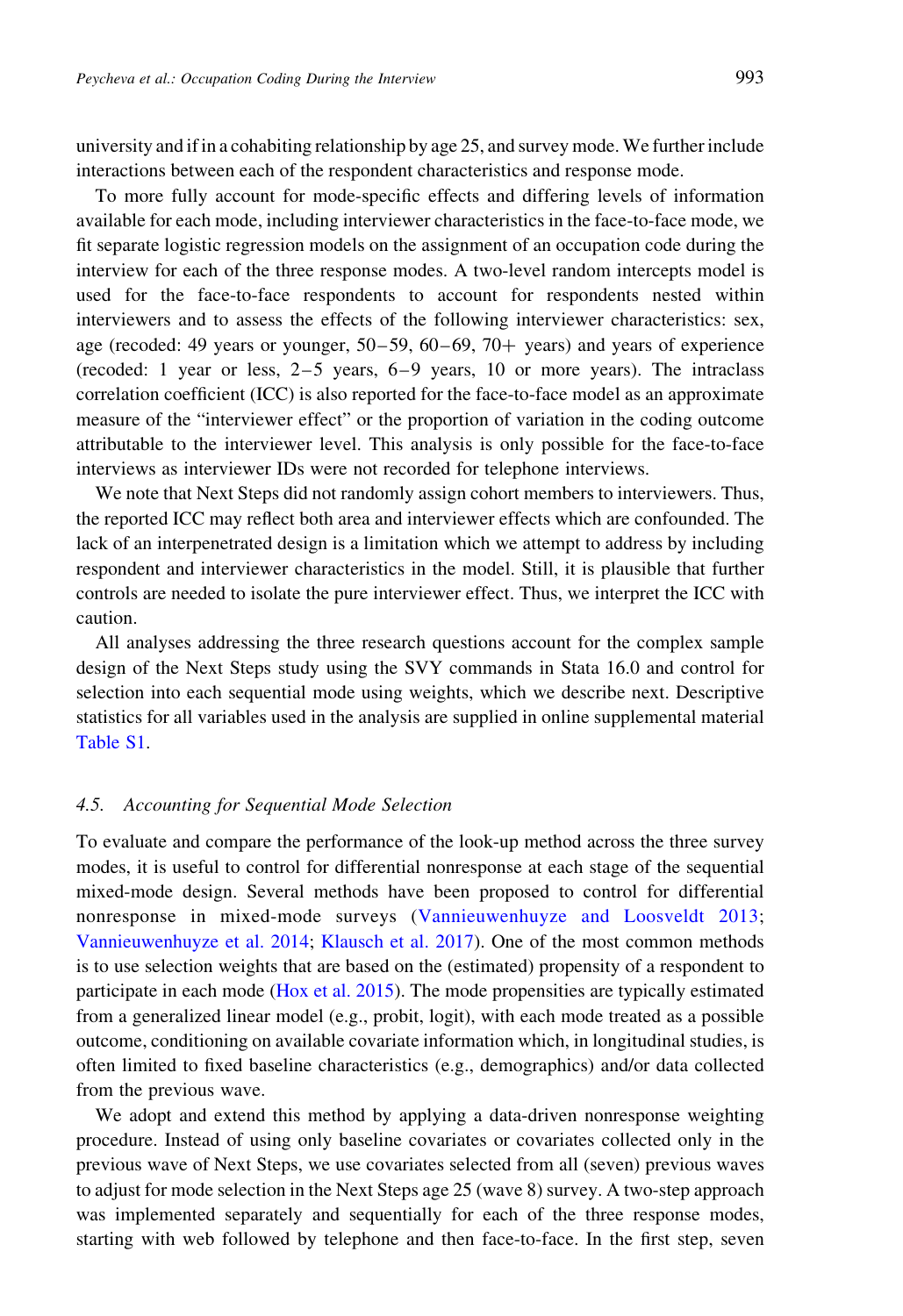<span id="page-13-0"></span>multivariable log-binomial regressions predicting nonresponse at wave 8 were fitted, each regression containing only predictor variables collected from one of the seven prior waves of Next Steps. All statistically significant ( $p < 0.05$ ) predictors were retained for the second step of the procedure.

In the second step, all of the variables retained from the first step were imputed to produce a complete dataset of predictors. These wave-specific predictors then entered into a series of log-binomial regression models predicting nonresponse at wave 8, each model building on the previous one by incorporating additional variables from the subsequent wave. For example, the first model of nonresponse at wave 8 included only predictors from wave 1, then wave 2 predictors were added into the next model, and so on. After introducing a given set of wave-specific predictors, these predictors were checked for statistical significance ( $p < 0.05$ ). If a current-wave predictor was no longer statistically significant after controlling for the predictors from past waves, it was dropped from the model. Only predictors which remained significant after controlling for predictors from the past waves were retained. This was done to maintain the temporal sequence of the predictors available in the longitudinal data.

All retained variables (shown in online supplemental material Tables S2–S4) were then used to create propensity score adjustment weights for mode-specific unit nonresponse. The propensity to respond at each stage of the sequential mixed-mode design (web, telephone, and face-to-face) was calculated separately for each sample unit. The estimated propensity scores were then sorted into quintiles. The nonresponse adjustment weight was then calculated as the inverse of the average propensity score in each quintile. This process was performed separately for each response mode in their sequential order, yielding three nonresponse adjustment weights. The final analysis weights were then computed as the product of the Next Steps base weight and the nonresponse adjustment weights generated from the above procedure.

# 5. Results

#### 5.1. Look-Up Method and Office Coding Rates

The occupation coding rates are presented in Table 1. First, we report the percentage of respondents who were assigned an occupation code during the interview using the look-up coding method. Overall, across the three modes, 82.0% of respondents were successfully assigned an occupation code using the look-up method. The remaining respondents who were not assigned an occupation code during the interview were either assigned one by an office

| Occupation coding            | Web          | Telephone | Face-to-face | Total        |
|------------------------------|--------------|-----------|--------------|--------------|
| method                       | $\%$ (n)     | $\%$ (n)  | $\%$ (n)     | $\%$ (n)     |
| Look-up coding               | 90.3 (3,580) | 90.6(493) | 69.2 (1,180) | 82.0 (5,253) |
| 'Successful' office coding   | 8.7(356)     | 8.1 (50)  | 30.5(483)    | 17.4 (889)   |
| 'Unsuccessful' office coding | 0.3(9)       | 0.8(3)    | 0.0(1)       | 0.2(13)      |
| Refused                      | 0.7(30)      | 0.5(3)    | 0.2(7)       | 0.5(40)      |
| Total                        | 100(3,975)   | 100(549)  | 100(1,671)   | 100(6,195)   |

Table 1. Occupation coding rates by survey mode.

Notes: Occupation coding outcome vs. survey mode:  $\chi_6^2 = 508.8212$ , p < 0.000. Results are weighted to account for selection into each of the respective sequentially administered modes.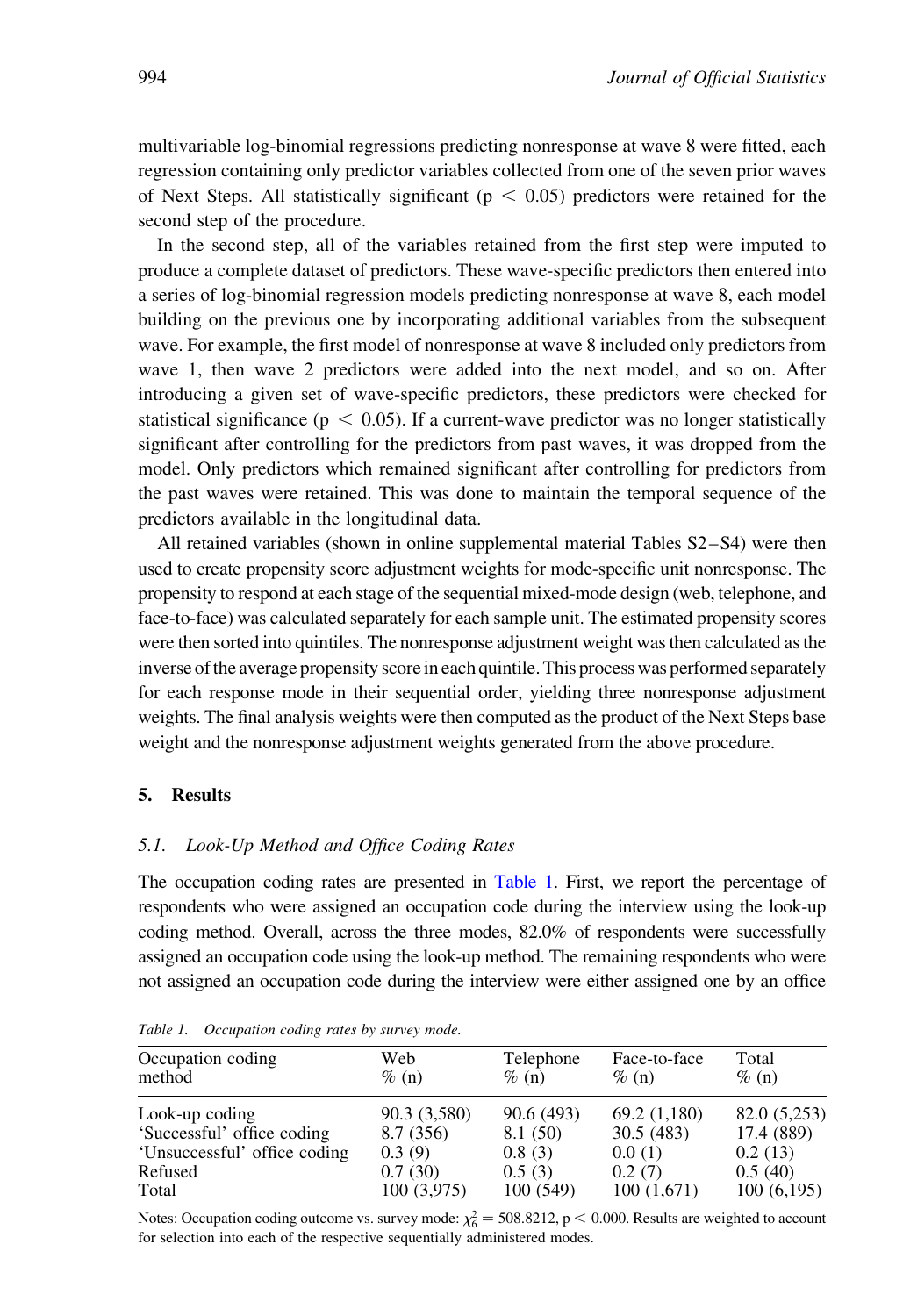coder after the interview (17.4%), or lacked sufficient information to be coded due to failure to answer the occupation questions  $(0.5\%)$  or inability of the office coder to identify an appropriate code (0.2%).

The percentage of respondents who successfully used the look-up method varied significantly by mode [\(Table 1\)](#page-13-0). Contrary to our expectation, look-up rates in the web mode were among the highest with 90.3% of respondents able to self-code their occupation during the interview. This was comparable to the telephone mode, in which 90.6% of respondents were coded during the interview (web versus telephone:  $\chi_3^2 = 5.1816$ , p = 0.3679). The look-up rate was significantly lower among face-to-face respondents, who were assigned an occupation code in only 69.2% of interviews (web vs. face-to-face:  $\chi^2$  = 450.4548, p < 0.000; telephone versus face-to-face:  $\chi_3^2 = 82.3264$ , p < 0.000).

The assignment of an occupation code with the look-up method or with standard office coding varied slightly by (major 1-digit) occupation groups. Namely, occupations in Major Group 8 (Process, plant and machine operatives) appeared to be coded at a higher rate post-interview than during the interview, whereas occupations in Major Group 2 (Professional occupations) were more often coded using the look-up method (results not shown). All other occupation groups were assigned at similar rates by coding method.

Coding rates by device type are reported for the web respondents in Table 2. Look-up coding rates were slightly higher for desktop computers (93.1%) compared to devices with likely smaller screens, including laptops (92.1%) and tablets (90.9%). This pattern followed our expectations; however, the overall differences are not statistically significant  $(\chi_2^2 = 3.06, p = 0.541).$ 

### 5.2. Other Performance Measures

Next, we assess several other indicators of performance for the look-up method and the standard occupation question (used in post-interview coding) likely to impact the collected occupation data. First, we examine the prevalence of generic vs. specific codes, then we look at the length of open-text descriptions to the open-ended occupation question (if the look-up method was unsuccessful). Lastly, we evaluate the mean time it took respondents and interviewers to select an appropriate occupation using the look-up method and answering the open-ended occupation question (if applicable).

## 5.2.1. Specific Versus Generic Codes

The allocation of an occupation code does not necessarily mean that an optimal code has been found, since some occupation codes refer to more general or abstract occupations

| Coding method  | Desktop $\%$ (n) | Laptop $\%$ (n) | Tablet $\%$ (n) | Overall $\%$ (n) |
|----------------|------------------|-----------------|-----------------|------------------|
| Look-up coding | 93.1 (691)       | 92.1 (1,818)    | 90.9 (954)      | 91.9 (3,463)     |
| Office coding  | 6.9(54)          | 7.9 (156)       | 9.1(116)        | 8.1 (326)        |
| Overall        | 100(745)         | 100(1,974)      | 100(1,070)      | 100(3,789)       |

Table 2. Occupation coding rates by self-reported device type in web interviews.

Notes: Refusals ( $n = 30$ ) and non-coded post-interview cases ( $n = 9$ ) are excluded. Cases with missing information on device type  $(n = 4)$  and cases completed on a smartphone or other device  $(n = 25)$  are also excluded. A further 118 cases assigned a non-applicable code for self-reported device type were also excluded. Results are weighted to account for selection into the initially administered web mode.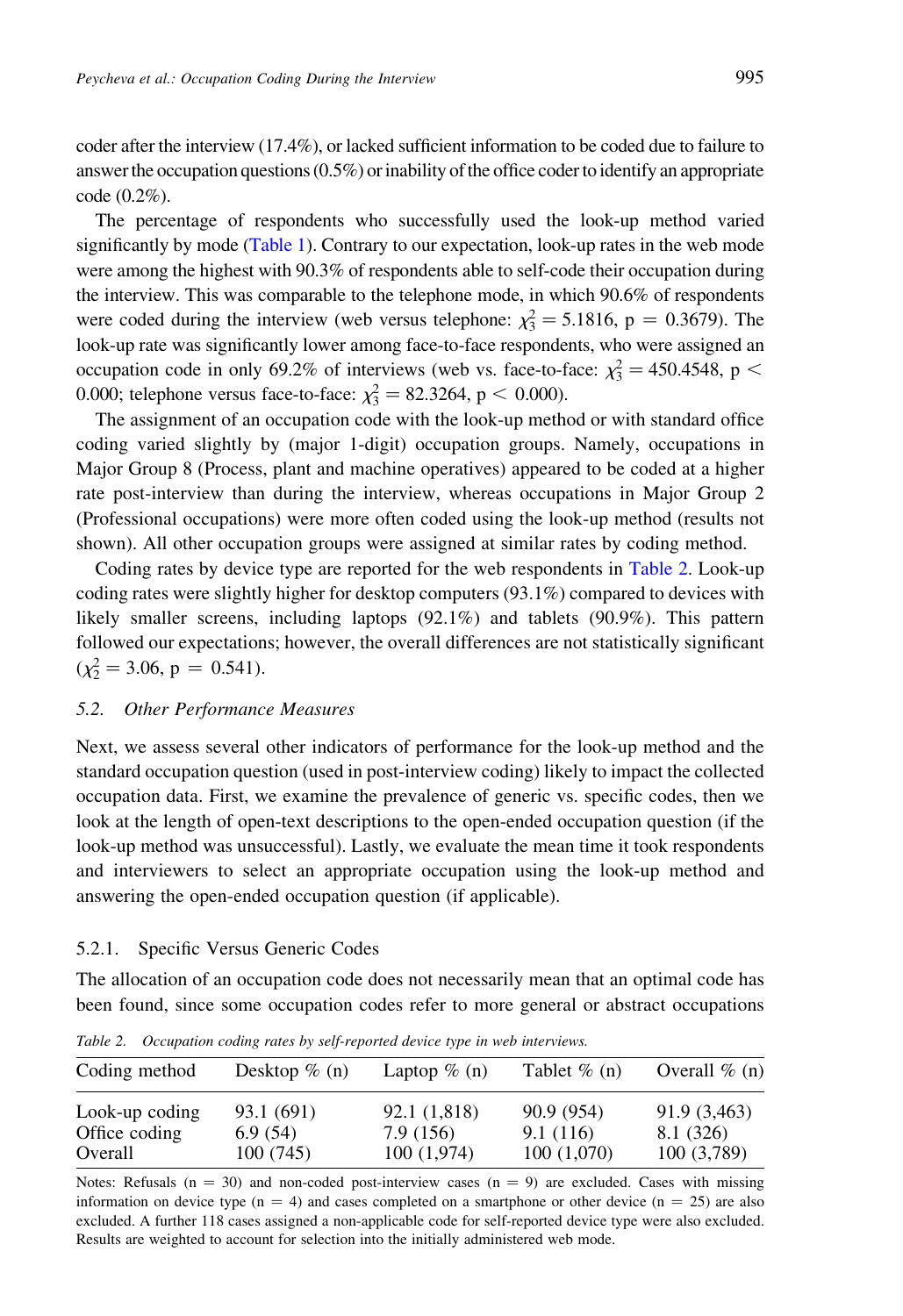compared to those with more detailed or specific occupation meanings. If a general occupation code is selected, when a specific code exists, this may result in misclassification and contribute to bias in the analysis of occupation data. Of course, there are legitimate reasons why a general occupation code may be chosen rather than a more specific one, not driven by lack of respondent engagement; for example, if a specific code doesn't exist in the SOC for a person's occupation, or if the occupation is not prevalent enough in the population to warrant its own category. However, assessing the validity of the assigned codes is beyond the scope of this analysis and here we focus on the prevalence of specific and generic occupation codes across response modes and coding methods.

Percentages of respondents assigned specific and generic (4-digit) occupation codes during the interview (using the look-up method) and via post-interview office coding, by response mode, are presented in [Table 3](#page-16-0). Overall, we find no statistically significant differences in the assignment of specific or generic occupation codes by response mode for either look-up coding ( $\chi^2 = 5.63$ , p = 0.571) or office coding ( $\chi^2 = 6.50$ , p = 0.157). About 85% of web respondents selected a 'specific' code (not a '0' or '9' last digit) using the look-up method. Contrary to our expectation, this was comparable to the percentages in the telephone (82.8%) and face-to-face (84.6%) modes. About 84.2% of web respondents referred to post-interview office coding were assigned a specific code, which was also comparable to the telephone (88.9%) and face-to-face (79.5%) respondents.

# 5.2.2. Length of Open-Text Occupation Descriptions for Post-Interview Coding

Previous research on the detail of the information collected via standard open-ended occupation questions and their usefulness for successful office coding is mixed. For example, longer descriptions were found by [Massing et al. \(2019\),](#page-25-0) [Helppie-Mcfall and Sonnega \(2018\)](#page-24-0), [Conrad et al. \(2016\),](#page-24-0) and [Bergmann and Joye \(2005\)](#page-23-0) to be less reliably coded than shorter ones, and the additional information (either in longer descriptions or through additional questions or probes) was found to be associated with lower levels of coder agreement. However, it was also observed that this effect was stronger for particular occupation terms [\(Conrad et al. 2016\)](#page-24-0). [Belloni et al. \(2016\)](#page-23-0), on the other hand, highlighted the importance of auxiliary information, which substantially increased the level of detail (i.e., number of digits) at which the observations were coded. Similarly, [Campanelli et al. \(1997\)](#page-23-0) noted that the combination of both the job title and job description used in automated coding led to results that were comparable to manual coding, which was used as a benchmark.

Our analysis does not provide evidence about the accuracy or reliability of coding based on the length of the occupation description collected from respondents who were not assigned an occupation code during the interview, other than the fact that almost all descriptions collected with the standard open-text question, irrespective of mode, were successfully coded post-interview. Rather, our analysis compares the length of the occupation descriptions provided in the self-administered web mode to the two interviewer-administered modes. It has been previously hypothesized that obtaining detailed occupation descriptions from respondents is more challenging in passive selfadministered modes because there is no interviewer to probe for more information. Thus, there is a higher risk that occupation descriptions supplied in self-administered modes will be shorter and less sufficient in terms of detail ([Conrad et al. 2016](#page-24-0)).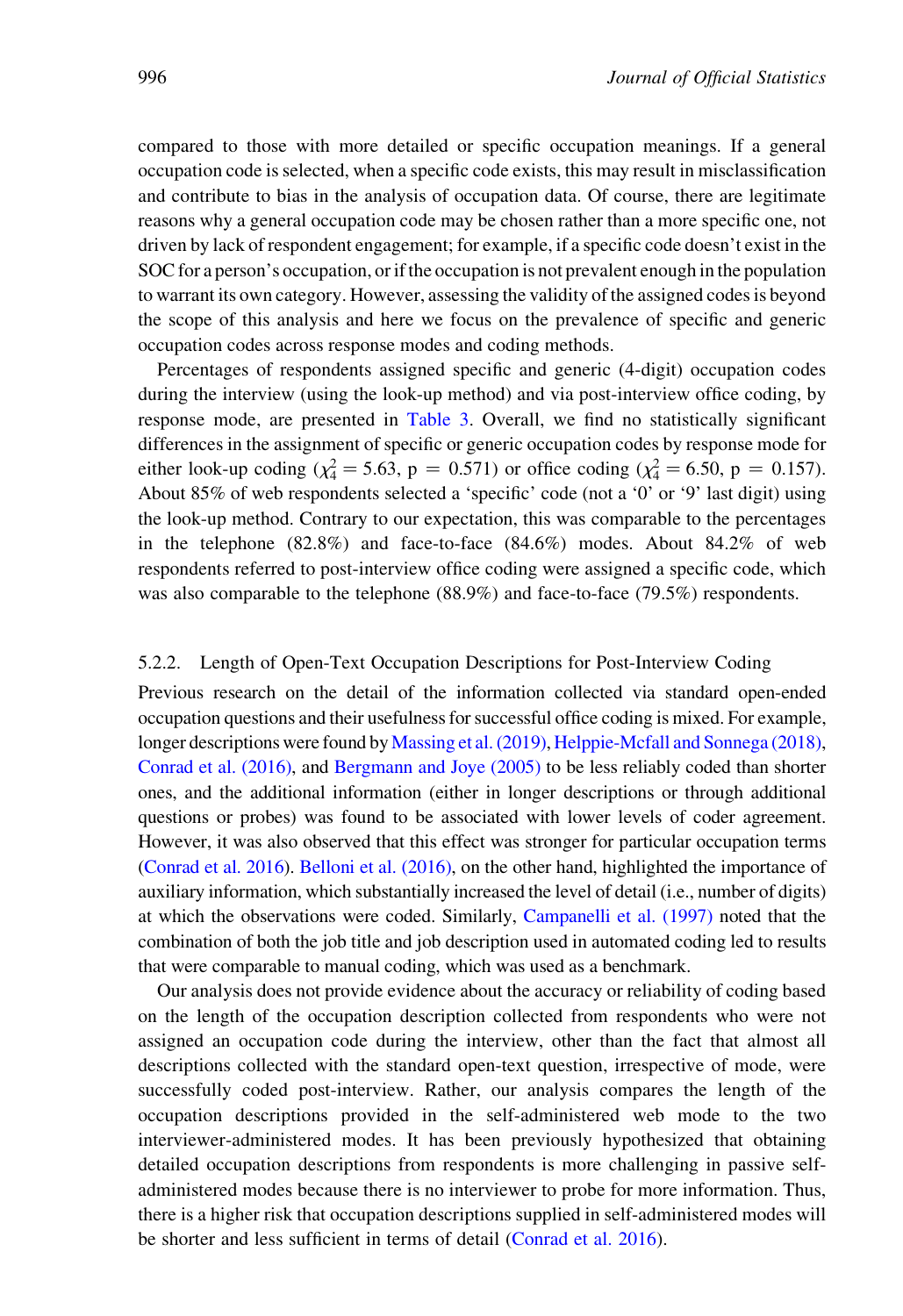<span id="page-16-0"></span>

|                                               | Coding method      |                   |                  |                  |                         |                  |                  |                   |
|-----------------------------------------------|--------------------|-------------------|------------------|------------------|-------------------------|------------------|------------------|-------------------|
| <b>C</b> cupation                             | Look-up % (95% CI) |                   |                  |                  | Office coded % (95% CI) |                  |                  |                   |
| $\cot$                                        | Overall            | <b>Web</b>        | Telephone        | Face-to-face     | Overall                 | Web              | Telephone        | Face-to-face      |
| J-ending                                      | 5.3 $(4.4-6.3)$    | $4.7(3.8-5.9)$    | $6.2(3.9-9.9)$   | $6.0(4.4-8.1)$   | $5.7(3.9-8.5)$          | $3.3(1.9-5.6)$   | $0.4(0.1-3.0)$   | $6.9(4.4-10.9)$   |
| 9-ending                                      | $0.0(9.0-11.1)$    | $(0.3(9.0-11.6))$ | $11.0(7.4-16.2)$ | $9.4(7.6-11.5)$  | $13.2(10.3 - 16.6)$     | $12.5(0.8-19.2)$ | $10.6(4.4-23.5)$ | 13.53 (10.1-17.9) |
| Specific (not<br>ending with<br>(6, 50, 0, 0) | 84.7 (83.3-86.0)   | 85.0 (83.4-86.6)  | 82.8 (76.9-87.5) | 84.6 (82.0-86.9) | 81.1 (77.1-84.5)        | 84.2 (77.7-89.2) | 88.9 (76.2-95.3) | 79.5 (74.3-83.9)  |

Note: Results are weighted to account for selection into each of the respective sequentially administered modes. Note: Results are weighted to account for selection into each of the respective sequentially administered modes.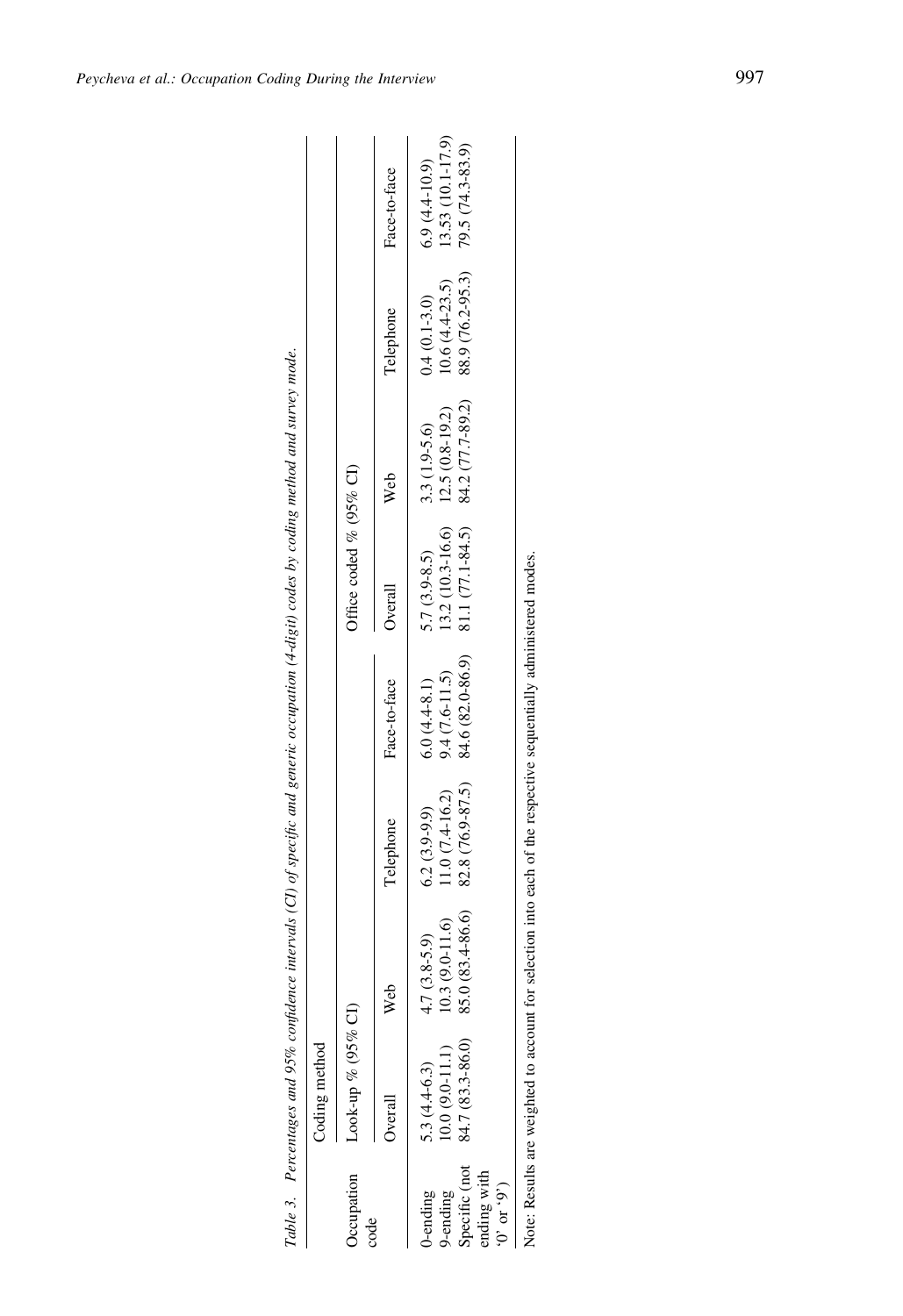On the contrary, we find that in fact web respondents provided, on average, longer descriptions (62 characters) to the open-text occupational question than their telephone and face-to-face counterparts (both 45 characters). The differences between the web mode and the interviewer-administered modes were statistically significant at the 0.05 level (web vs. telephone:  $F_{1,397} = 3.92$ , p = 0.048; web vs. face-to-face:  $F_{1,397} = 10.11$ ,  $p = 0.002$ ). No significant difference was found between the telephone and face-to-face modes  $(F_{1,397} = 0.00, p = 0.981)$ .

# 5.2.3. Time to Select An Occupation or Provide An Occupation Description

Although the primary aim of the look-up method is to increase the accuracy and cost efficiency of occupation coding, it has been emphasized in previous research that, if interview coding is to replace office coding, then it is important that the procedure does not significantly increase interview duration, as longer interviews are more expensive and burdensome for participants [\(Schierholz et al. 2018\)](#page-25-0). Moreover, gains in cost efficiency due to the reduction of manual coding may be partly or completely offset if interview duration increases significantly ([Hacking et al. 2006\)](#page-24-0).

Overall, across the three modes, the look-up method used in Next Steps took, on average, 43 seconds regardless of whether an occupation category was chosen. This varied significantly by mode and took longer in web (47 seconds) compared to telephone (35 seconds) and face-to-face (34 seconds) (web vs. telephone:  $F_{1,616} = 42.10$ , p  $< 0.000$ ; web vs. face-to-face:  $F_{1,616} = 79.81$ , p < 0.000). The difference between telephone and face-toface was not statistically significant (telephone vs. face-to-face:  $F_{1,616} = 0.36$ , p = 0.550).

For those respondents who could not be assigned an occupation code using the look-up method and who had to describe their occupations in the follow-up open-text question, it took on average an additional 38 seconds to answer this question. The time to write an occupation description in the open-text question also varied by mode and took longer in web (41 seconds), followed by face-to-face (35 seconds) and telephone (27 seconds). The difference between web and telephone is statistically significant ( $F_{1,334} = 7.80$ ,  $p = 0.001$ ), whereas the differences between web and face-to-face ( $F_{1,334} = 3.38$ ,  $p = 0.067$ ) and telephone and face-to-face  $(F_{1,334} = 2.86, p = 0.092)$  are both marginally significant.

We note that our timing analysis is performed on a reduced sample due to loss of timing information in 11% of the Next Steps face-to-face interviews [\(Centre for Longitudinal](#page-24-0) [Studies 2017\)](#page-24-0). It also excludes outliers, defined as observations above the 99th percentile.

## 5.3. Correlates of Occupation Coding During the Interview

We next explore the extent to which study members' characteristics and interviewer attributes (observed only for the face-to-face interviews) influenced whether or not an occupation code could be assigned during the interview (via the look-up method). We look at the effects of these characteristics separately for each of the three sequential response modes (i.e., by fitting mode-specific models) to allow for the different numbers of respondent- and interviewer-level characteristics to vary across the different modes, which would otherwise be obscured in a single combined model restricted to attributes observed in all three modes. Nevertheless, a combined model with these restrictions is presented in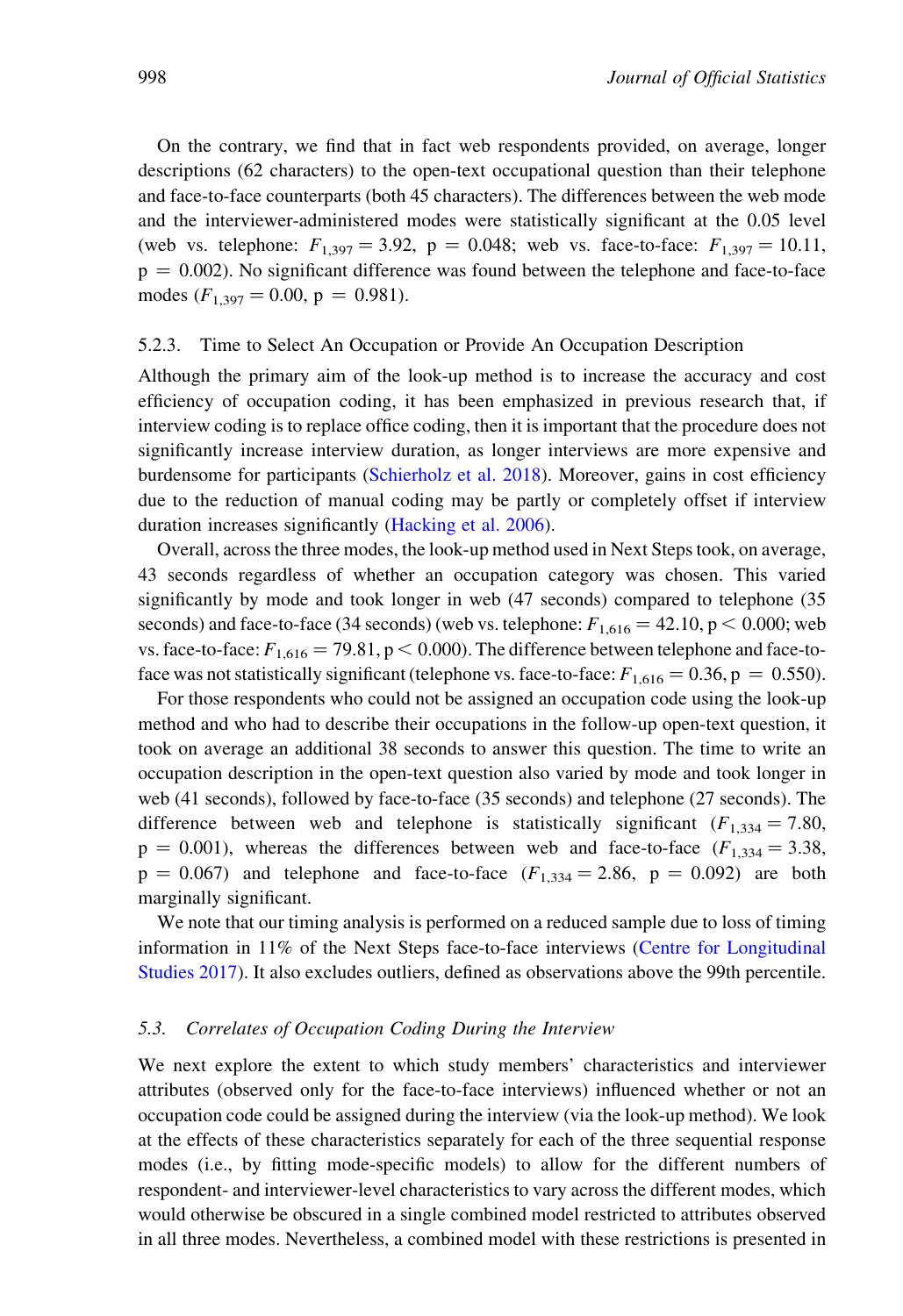online supplemental material, [Table S5,](#page-13-0) for the interested reader. However, only the mode-specific models are presented and interpreted below.

[Table 4](#page-19-0) shows the crude (unadjusted for other characteristics) and adjusted odds ratios reflecting the association between each of the respondents' (and, if available, interviewers') characteristics and successful use of the look-up method to assign an occupation code during the interview, presented separately for each response mode.

#### 5.3.1. Online Model

Starting with the online model [\(Table 4,](#page-19-0) column A), we find that successful coding of occupation during the web interview (via the look-up method) is related to respondents' ethnic background, whether or not they attended university by age 25, and whether or not they are in a cohabiting relationship at age 25. White study members had 2.2 times higher odds of being coded during the interview compared to non-white study members (OR  $= 2.20, 95\%$  CI: 1.44-3.36). Those who attended university by age 25 were 1.7 times more likely to be assigned an occupation code during the interview compared to those who have not attended university by that age ( $OR = 1.70$ , 95% CI: 1.16-2.50). And those living with a partner, at age 25, were 1.6 times more likely to be assigned an occupation code during the interview compared to those not living with a partner. There was no evidence that study members' sex or the device type used to complete the web survey were related to successful use of the look-up method, after accounting for all other characteristics of interest.

### 5.3.2. Telephone Model

Continuing with the telephone model [\(Table 4](#page-19-0), column B), we find no strong evidence that respondents' demographic characteristics influenced the likelihood of being assigned an occupation code during the interview. Respondents' sex, ethnic background, cohabitation status and whether or not they have attended university by age 25 were not associated with receiving an occupation code during the telephone interview.

# 5.3.3. Face-to-Face Model

For the face-to-face model [\(Table 4,](#page-19-0) column C), there was also no evidence that study members' demographics influenced their likelihood of being assigned an occupation code during the face-to-face interview, apart from their cohabitation status. As in the web interviews, participants in a cohabiting relationship were more likely to receive an occupation code during the interview (OR =  $1.67$ , 95% CI: 1.08-2.57). However, as expected, there was strong evidence that interviewers influenced whether an occupation code was assigned during the face-to-face interviews. In particular, males, older and less experienced interviewers were less likely to successfully assign an occupation code to study members during the interview using the look-up method. Compared to males, female interviewers had over three times higher odds of assigning an occupation code during the interview ( $OR = 3.19$ ,  $95\%$  CI: 1.92-5.31). The odds of assigning an occupation code notably decreased with increasing age of the interviewer. Compared to interviewers with less than a year of experience in the fieldwork agency, those with experience between two and ten years were considerably more likely to successfully use the look-up method to assign an occupation code. Interviewers with over ten years of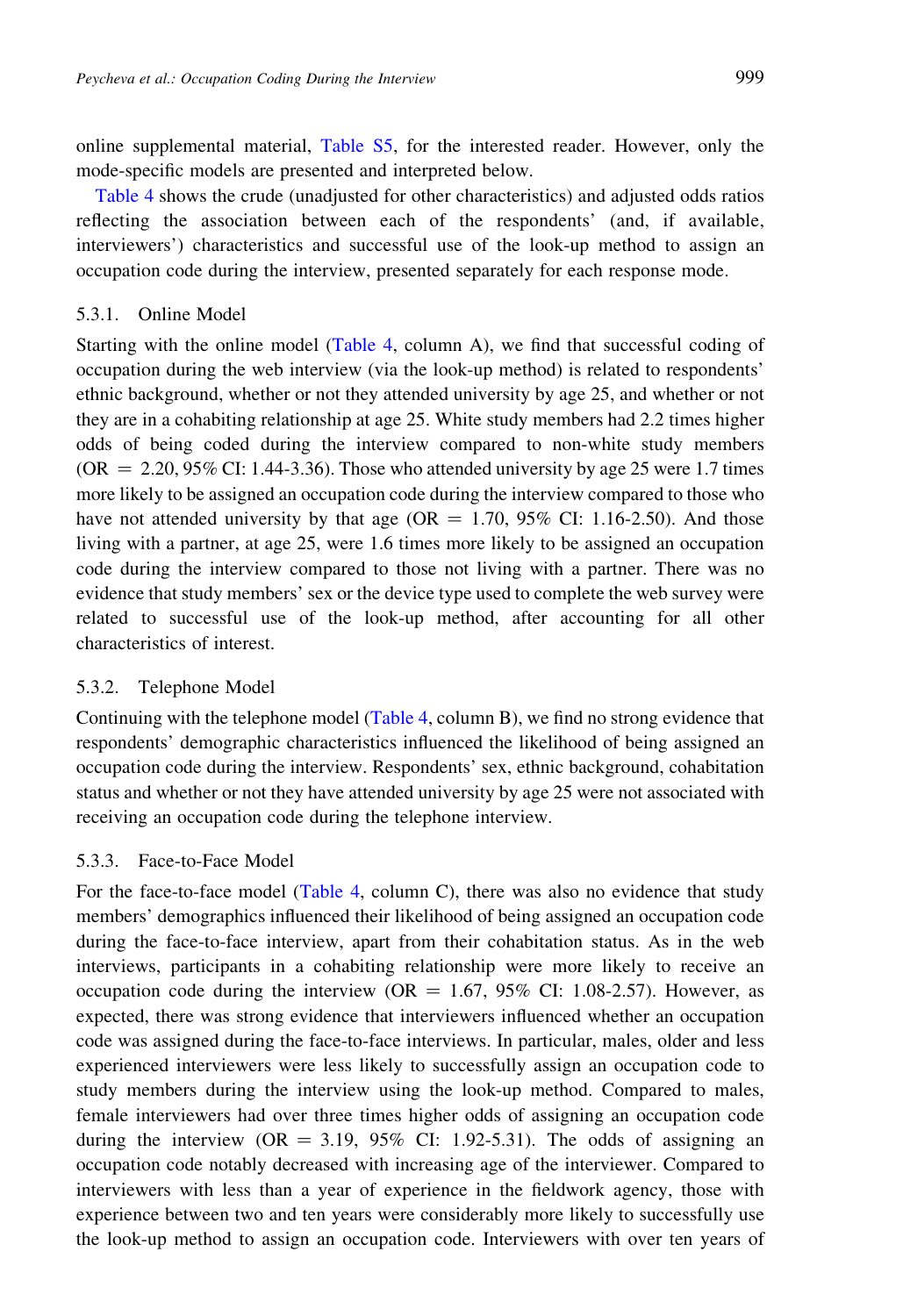|                                                | $(A)$ Web $(n)$       | 3,789)<br>$\left  {}\right $                                                                                                              | (B) Telephone (n    | 543)<br>$\mid \mid$      | (C) Face-to-face (n      | $= 1,576$                |
|------------------------------------------------|-----------------------|-------------------------------------------------------------------------------------------------------------------------------------------|---------------------|--------------------------|--------------------------|--------------------------|
|                                                | Crude OR (95% CI)     | Adjusted OR (95% CI)                                                                                                                      | Crude OR (95% CI)   | Adjusted OR (95% CI)     | Crude OR (95% CI)        | Adjusted OR (95% CI)     |
| Respondent characteristics                     |                       |                                                                                                                                           |                     |                          |                          |                          |
| (REF: Male)<br>Female                          | $0.87(0.60 - 1.24)$   | $0.93(0.65 - 1.34)$                                                                                                                       | $0.66(0.34 - 1.28)$ | $0.68(0.36 - 1.30)$      | $0.92(0.0.69 - 1.23)$    | $0.73(0.45-1.19)$        |
| White                                          | $2.09***$ (1.43-3.08) | $2.20***$ (1.44-3.36)                                                                                                                     | $0.83(0.42 - 1.64)$ | $0.67(0.32 - 1.42)$      | $0.89(0.64 - 1.22)$      | $0.84(0.48-1.48)$        |
| Ever attended university<br>(REF: Non-white)   |                       |                                                                                                                                           |                     |                          |                          |                          |
| (REF: No)                                      | $1.53*(1.08-2.17)$    | $1.70**$ (1.16-2.50)                                                                                                                      | $0.60(0.30-1.19)$   | $0.61(0.31 - 1.21)$      | $0.84(0.62 - 1.15)$      | $0.67(0.40 - 1.13)$      |
| (REF: No)<br>Cohabiting                        | $1.76**$ (1.21-2.54)  | $1.55*$ (1.06-2.25)                                                                                                                       | $1.07(0.52 - 2.20)$ | $1.17(0.56 - 2.41)$      | $1.34(1.02 - 1.77)$      | $1.67*(1.08-2.57)$       |
| Laptop (REF: Desktop)                          | $0.91(0.66 - 1.26)$   | $0.81(0.45 - 1.46)$                                                                                                                       |                     | T                        |                          | T                        |
| Tablet                                         | $0.65*(0.46-0.91)$    | $0.71(0.41 - 1.24)$                                                                                                                       |                     |                          | $\overline{\phantom{a}}$ | $\overline{\phantom{a}}$ |
| (REF: Desktop)                                 |                       |                                                                                                                                           |                     |                          |                          |                          |
| Interviewer characteristics                    |                       |                                                                                                                                           |                     |                          |                          |                          |
| Female                                         |                       | I                                                                                                                                         |                     | $\overline{\phantom{a}}$ | $4.08***$ (2.46-6.78)    | $3.19***$ (1.92-5.31)    |
| (REF: Male)                                    |                       |                                                                                                                                           |                     |                          |                          |                          |
| Age: 50-59 years                               |                       | I                                                                                                                                         |                     |                          | $0.10***$ (0.04-0.29)    | $0.12***$ (0.04-0.36)    |
| (REF: 49 or younger)                           |                       |                                                                                                                                           |                     |                          |                          |                          |
| Age: 60-69 years                               |                       | I                                                                                                                                         |                     | I                        | $0.05***$ (0.02-0.14)    | $0.08***$ (0.03-0.24)    |
| (REF: 49 or younger)                           |                       |                                                                                                                                           |                     |                          |                          |                          |
| Age: 70+ years                                 |                       | $\overline{\phantom{a}}$                                                                                                                  |                     | $\overline{1}$           | $0.01***$ (0.00-0.04)    | $0.02***$ (0.01-0.07)    |
| (REF: 49 or younger)                           |                       |                                                                                                                                           |                     |                          |                          |                          |
| Experience: 2-5 years                          |                       | I                                                                                                                                         |                     | $\overline{\phantom{a}}$ | $3.35***$ (1.36-8.26)    | $3.50*$ (1.32-9.30)      |
| (REF: 1 year or less)                          |                       |                                                                                                                                           |                     |                          |                          |                          |
| Experience: 6-9 years                          |                       | I                                                                                                                                         |                     | I                        | $1.22(0.57 - 2.59)$      | $2.60*$ (1.15-5.87)      |
| (REF: 1 year or less)                          |                       |                                                                                                                                           |                     |                          |                          |                          |
| (REF: 1 year or less)<br>Experience: 10+ years |                       | $\overline{\phantom{a}}$                                                                                                                  | I                   | I                        | $0.25***$ (0.11-0.54)    | $0.68(0.31 - 1.50)$      |
| Notes: *** $p < 0.001$ , ** $p < 60.01$ , *    |                       | $p \le 0.05$ , $+ p \le 0.1$ . Results are weighted to account for selection into each of the respective sequentially administered modes. |                     |                          |                          |                          |

<span id="page-19-0"></span>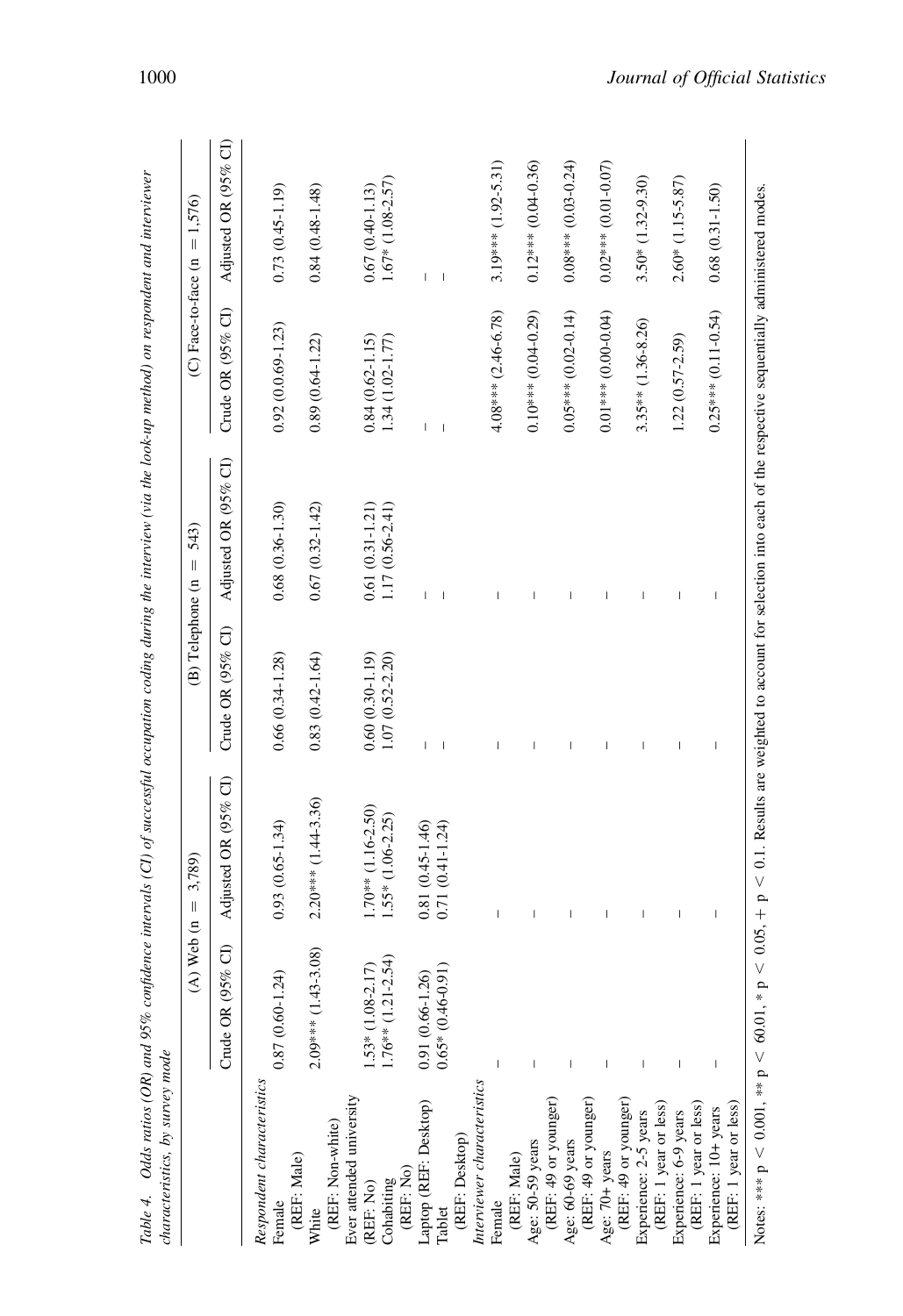experience were less likely compared to those with less than a year of experience to code respondents during the interview, although this effect was not statistically significant  $(OR = 0.68, 95\% \text{ CI: } 0.31-1.50)$ . Further to the above observations, the estimated ICC (rho  $= 0.67$ ) showed that 67% of the variability in the look-up coding outcome, after accounting for interviewers' and participants' characteristics, was due to variability between interviewers.

# 6. Discussion

This study illustrated the feasibility of coding occupations during the interview using a standardized coding look-up system implemented in a large-scale sequential mixed-mode (web, telephone, face-to-face) survey of young adults in the UK. Occupation coding is particularly important in this population in the stages of transition into the labor market. To our knowledge, this is the first study to present findings on the feasibility of occupation coding during the interview in a mixed-mode survey, in which the occupation coding procedure is performed by respondents themselves in the first offered web mode, and by interviewers in the follow-up telephone and face-to-face modes. The design and implementation of occupation coding during the interview is challenging in online surveys, in the absence of an interviewer to guide or motivate respondents to perform the self-coding. However, these are even more challenging in mixed-mode studies, for which standardization of the measurement of occupation is desired to the maximum extent possible to ensure comparability of the collected data across modes.

The study yielded five main findings. First, the look-up coding method was considered highly effective as  $82\%$  of all respondents were assigned an occupation code during the interview. This is rather similar to the coding rates achieved in previous studies [\(Hacking](#page-24-0) [et al. 2006](#page-24-0); [Brugiavini et al. 2017;](#page-23-0) [Schierholz et al. 2018\)](#page-25-0), acknowledging the differences in study populations, designs and occupation coding frames. This result suggests high potential for cost savings as only the remaining 18% of respondents required subsequent office coding.

Second, the success of the look-up coding method varied significantly by survey mode. It achieved a rate of about 90% in the web and telephone interviews, and about 70% in the face-to-face interviews. This finding contradicted our expectation that the look-up coding method would perform better in the interviewer-administered modes compared to the selfadministered web mode. Nevertheless, it is a promising finding and suggests that respondents are not overly burdened with the task of looking up and assigning an occupation code to themselves. This is also a particularly timely finding, as web surveys are becoming more popular in survey research and established interviewer-administered surveys are increasingly transitioning to more online and mixed-mode data collection, as Next Steps has done since wave 5 onward.

Third, despite concerns that coding occupational descriptions may perform differently and sub-optimally in a web survey compared to interviewer-administered modes, we found them to be comparable across both mode types. There was no difference in the proportion of generic occupation codes (i.e., codes with last digit '0' or '9' at the 4-digit level of SOC) assigned during the interview or in post-interview office coding across the different survey modes. However, some occupations were more likely to be coded using the look-up method,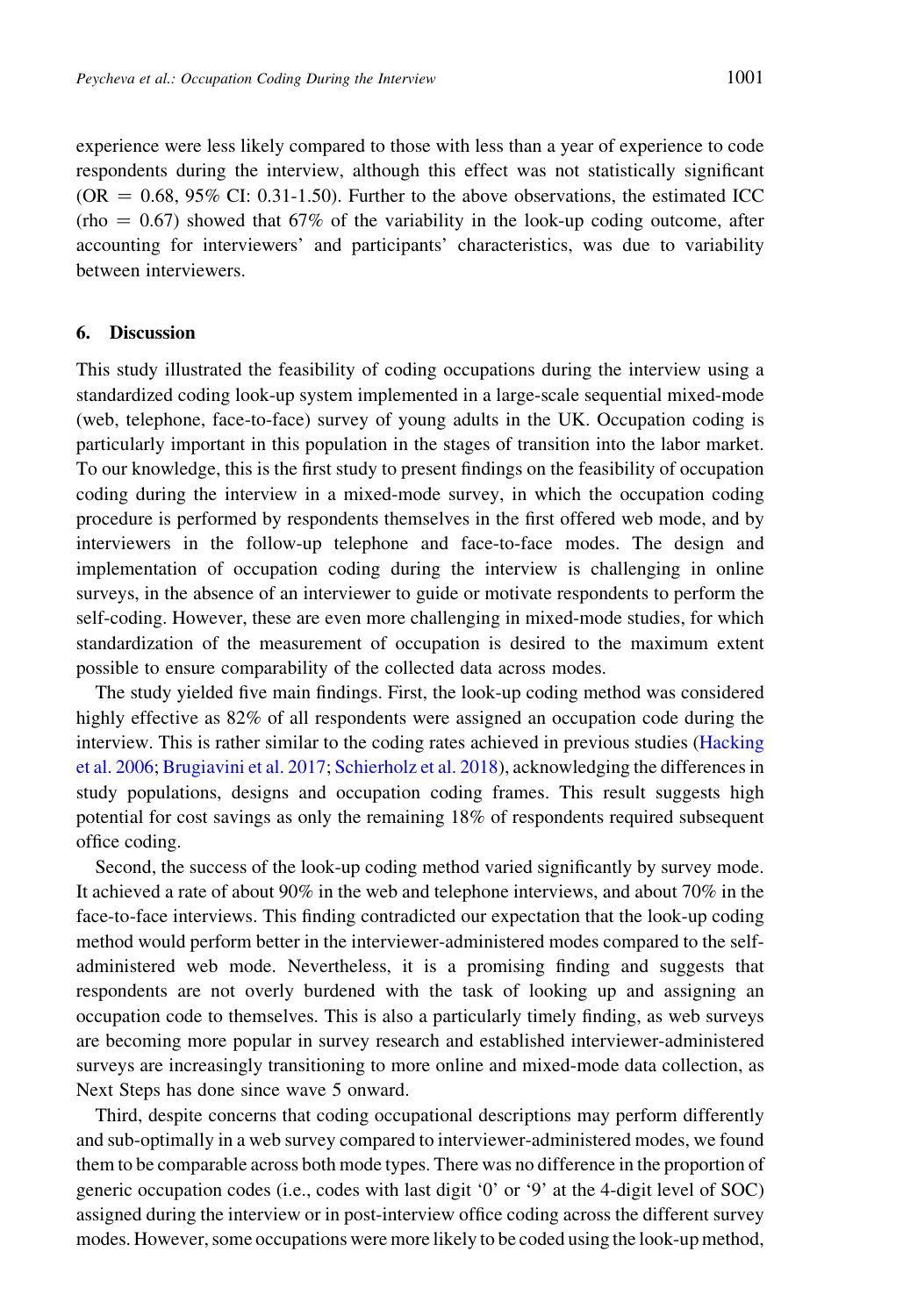such as Professional occupations, than others, namely Process, plant and machine operatives. Almost all occupation descriptions captured with the open-text question (due to failure of the look-up method) were successfully office-coded across all modes.

Fourth, web respondents were about 11 and 13 seconds slower, on average, in using the look-up method to identify an appropriate occupation code compared to telephone and face-to-face respondents, respectively. Web respondents also took longer to describe their jobs if they could not assign themselves an occupation code using the look-up method: 16 seconds longer than telephone and seven seconds longer than face-to-face respondents. However, the longer online durations led to longer descriptions (about 17 more characters, on average) compared to those recorded in the telephone and face-to-face interviews. Again, these observations give positive insights into implementing occupation coding in self-administered surveys; namely, that self-coding of occupation does not appear to substantially extend the interview duration and respondents who are unable to self-code themselves tend to enter more details in the open-text form compared to interviewers. The difference in the timing to code occupation with the look-up method or write a detailed occupation description was expected as web respondents may require more time to read, comprehend and respond to the requests, than respondents who are assisted by a trained interviewer who is already familiar with the procedure. This, however, could also be a result of less time pressure on the web.

Lastly, we found that both study members' and face-to-face interviewers' characteristics influenced whether an occupation code was assigned during the interview, even after accounting for selection into each sequential mode. Study members' ethnic background, university participation and cohabitation status affected occupation coding during the online interviews; while there was no evidence that these characteristics, apart from cohabitation status, influenced occupation coding during the telephone and face-to-face interviews. We observed a notable interviewer effect in the face-to-face interviews: interviewers' sex, age and years of interviewing experience strongly impacted the likelihood of assigning an occupation code during the interview, as males, older and less experienced interviewers were less likely to succeed in assigning a code using the look-up method.

The effect of interviewers in the face-to-face survey is concerning and raises the question of whether the look-up coding method used during the interview may be more burdensome for interviewers to administer to respondents than for respondents to administer to themselves in a self-administered setting. However, use of the look-up method did not appear to be as problematic for telephone interviewers who performed their interviews from a centralized telephone unit under continuous monitoring by supervisors, suggesting that the higher coding rates in the telephone interviews may have been influenced by the tighter level of control and supervision of the interviewers. Although unstandardized interviewer behavior does not necessarily have a negative impact on data quality [\(Schierholz et al. 2018\)](#page-25-0), for those interviewers for whom the lookup method was less successful, further training and supervision may be needed. The fact that all interviewer-collected descriptions were successfully coded post-interview raises the question of whether these interviewers invested the necessary effort in using the lookup method to assign an occupation code, as opposed to reverting to their prior experience and habits of collecting occupation information using standard open-ended questions only.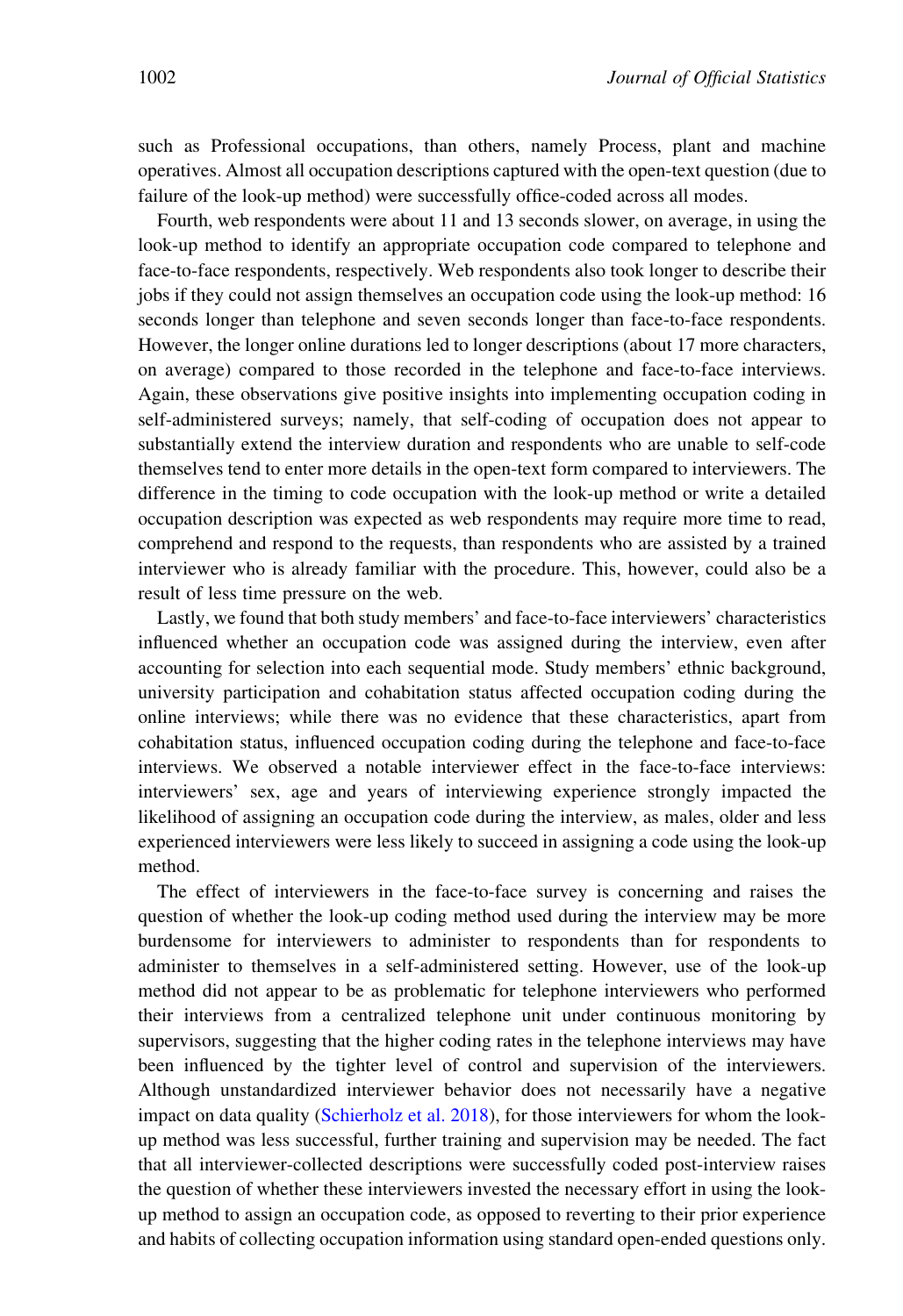In our view, this suggests that monitoring of interviewer performance and more specialized training on the use of within-interview coding methods is needed to improve their successful application. The training should make clear to interviewers the benefits of using the new coding system (e.g., processing time reduction, respondent confirmation of assigned code, etc.), while monitoring should be used as part of a feedback loop to continuously improve the application of the coding system during the field period.

Our findings support the existing research that occupation coding during the interview reduces the need for (and associated costs of) post-interview office coding. This is because the large majority of occupations could be coded using the look-up method in each of the three survey modes. However, this finding should be weighed against the added costs of increasing the length of the interview, which could be valued differently depending on the mode of administration and other survey constraints. Furthermore, when the look-up method was not successful, almost all occupation descriptions collected via the open-text question were successfully coded post-interview, which is indicative of the quality of the verbatim information provided by respondents, including that which the web respondents provided without interviewer assistance. This is encouraging as previous research has noted that "the largest source of error lies in shortcomings of the verbatim raw material," as opposed to errors resulting from coding ([Hoffmann et al. 1995,](#page-24-0) 13). It is also positive that web survey respondents provided lengthier descriptions, on average, than the descriptions recorded by interviewers in telephone and face-to-face modes, which is indicative of respondents' engagement.

It has been hypothesized by [Conrad et al. \(2016\)](#page-24-0) that, as writing or typing requires more effort than speaking for most people, it could be the case that occupation descriptions might be shorter in self-administered (visual) modes, and flagged this as an area – especially with the growth of online surveys – that warrants further study. The fact that we find the opposite effect – that web respondents offer longer descriptions – is reassuring, particularly for the more complex occupations which respondents are unable to locate using the look-up method. As there is no interviewer to probe for more specific information, providing longer descriptions during the interview to facilitate post-interview coding may be more useful than shorter descriptions. However, acknowledging that it may not necessarily be the length of the description that leads to an optimal occupation code [\(Conrad et al. 2016\)](#page-24-0), survey designers may benefit from offering more specific instructions (including examples) to respondents and interviewers about what constitutes a good occupational description. In addition to more specific instructions, survey designers may consider following up on suboptimal or generic coding (i.e., allocation of a code ending '0' and '9') during the interview with an open-text question for more details. This could potentially enable allocation of a more specific occupation code post-interview with the generic code used as a starting point.

This research complements the existing literature with evidence about the feasibility and effectiveness of occupation coding during the interview in a large-scale, probability-based online and mixed-mode survey. It also provides insights on the performance of coding during the interview and the characteristics of the provided occupation descriptions which are likely to impact occupation data quality. To our knowledge, such an assessment has not surfaced in the research literature. Our work also identifies respondent and interviewer factors that affect the performance of the coding method during the interview and suggests ways for improvement.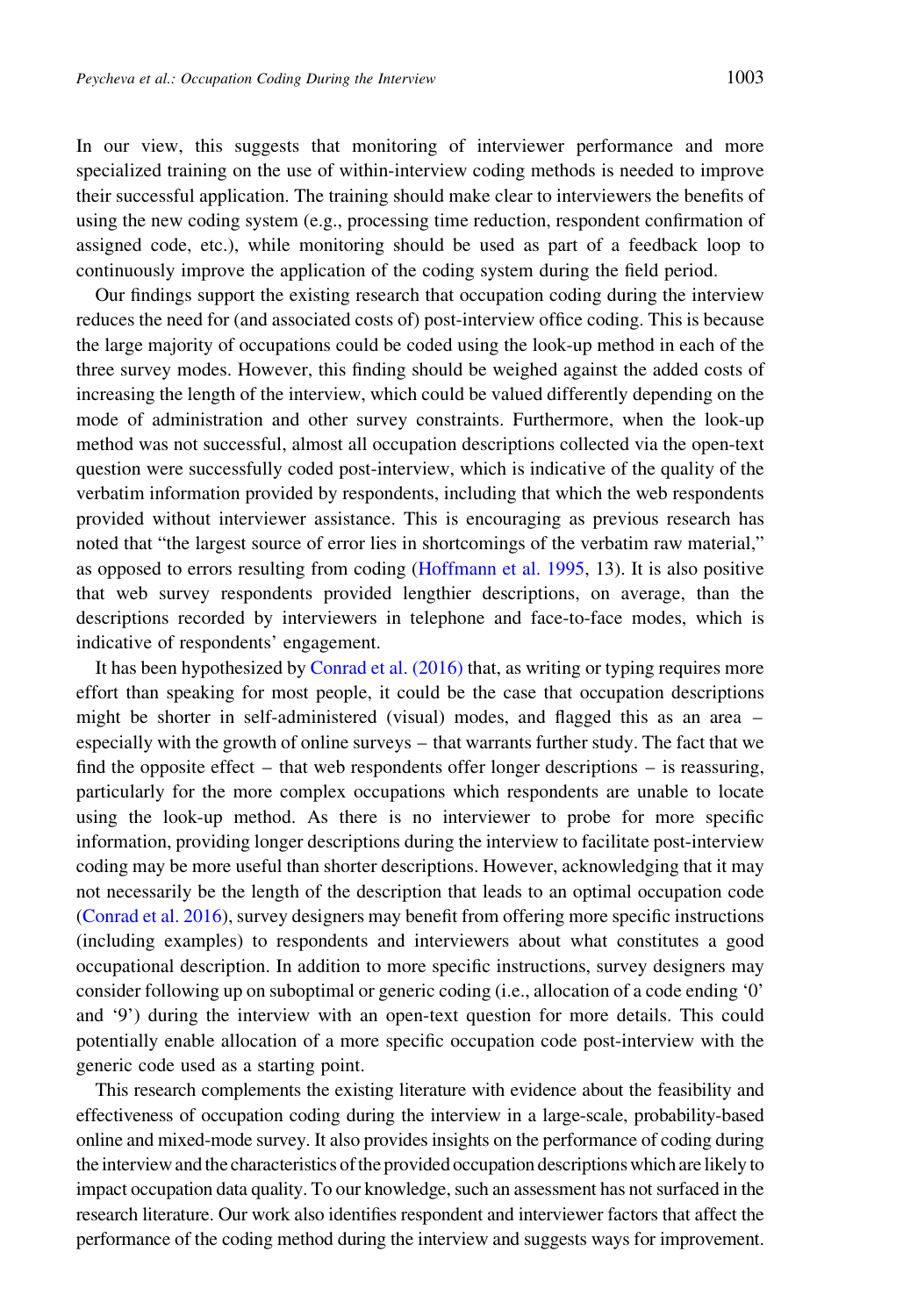<span id="page-23-0"></span>There are, however, limitations that could be addressed in future work. Next Steps uses a sequential mixed-mode design, which makes it difficult to remove selection mode effects from measurement mode effects. We addressed this limitation by performing an extensive data-driven "back-door" weighting procedure utilizing seven waves of Next Steps data and numerous covariates to adjust for selection into each phase of the sequential mode design. However, there is still the potential that some factors influencing selection into mode were unaccounted for in the weighting procedure. Another limitation is that this study was performed on a panel population in its eighth wave of data collection. This population is likely to be more cooperative and perhaps more patient in engaging with the occupation coding system, than a freshly recruited sample of the general population. Nonetheless, it is reassuring that the look-up rates observed here were comparable to those observed in other studies ([Hacking et al. 2006;](#page-24-0) Brugiavini et al. 2017; [Schierholz et al.](#page-25-0) [2018\)](#page-25-0). Furthermore, the study lacked relevant pieces of information that would provide further insights on the application of the coding method, including characteristics of the telephone interviewers, the length and content of the terms entered into the look-up search box, as well as change-logs to view the iterative process that respondents and interviewers undertook to identify an appropriate occupation code. Lastly, this study did not directly assess the quality (e.g., validity, reliability) of the occupation codes assigned using the look-up method, as the allocation of an occupation code does not necessarily imply that the optimal code was assigned. We plan to address these issues in future rounds of Next Steps and encourage future studies and other survey institutions to consider them as well. Future work is also needed on developing a theoretical framework for occupation coding.

# 7. References

- Belloni, M., A. Brugiavini, E. Meschi, and K. Tijdens. 2016. "Measuring and detecting errors in occupational coding: an analysis of SHARE data." Journal of Official Statistics, 32(4): 917–945. DOI: [https://doi.org/10.1515/jos-2016-0049.](https://doi.org/10.1515/jos-2016-0049)
- Bergmann, M.M., and D. Joye. 2005. "Comparing Social Stratification Schemata: CAMSIS, CSP-CH, Goldthorpe, ISCO-88, Treiman, and Wright." Cambridge Studies in Social Research 10: 1–35. Available at: [https://www.sociology.cam.ac.uk/system/](https://www.sociology.cam.ac.uk/system/files/documents/cs10.pdf) [files/documents/cs10.pdf](https://www.sociology.cam.ac.uk/system/files/documents/cs10.pdf) (accessed October 2019).
- Brugiavini, A., M. Belloni, R.E. Buia, and M. Martens. 2017. The "Job Coder". In SHARE Wave 6: Panel innovations and collecting Dried Blood Spots. Edited by F. Malter and A. Börsch-Supan. Munich: MEA, Max Planck Institute for Social Law and Social Policy: 51–70. Available at: [http://www.share-project.org/uploads/](http://www.share-project.org/uploads/tx_sharepublications/201804_SHARE-WAVE-6_MFRB.pdf) [tx\\_sharepublications/ 201804\\_SHARE-WAVE-6\\_MFRB.pdf](http://www.share-project.org/uploads/tx_sharepublications/201804_SHARE-WAVE-6_MFRB.pdf) (accessed October 2019).
- Burstyn, I., A. Slutsky, D.G. Lee, A.B. Singer, Y. An, and Y.L. Michael. 2014. "Beyond Crosswalks: Reliability of Exposure Assessment Following Automated Coding of FreeText Job Descriptions for Occupational Epidemiology." The Annals of Occupational Hygiene 58(4): 482–492. DOI: <https://doi.org/10.1093/annhyg/meu006>.
- Campanelli, P., K. Thompson, N. Moon, and T. Staples. 1997. "The Quality of Occupational Coding in the United Kingdom." In Survey Measurement and Process Quality. Edited by L. Lyberg, P. Biemer, M. Collins, E. De Leeuw, C. Dippo, N. Schwarz, and D. Trewin: 437–453. New York: Wiley.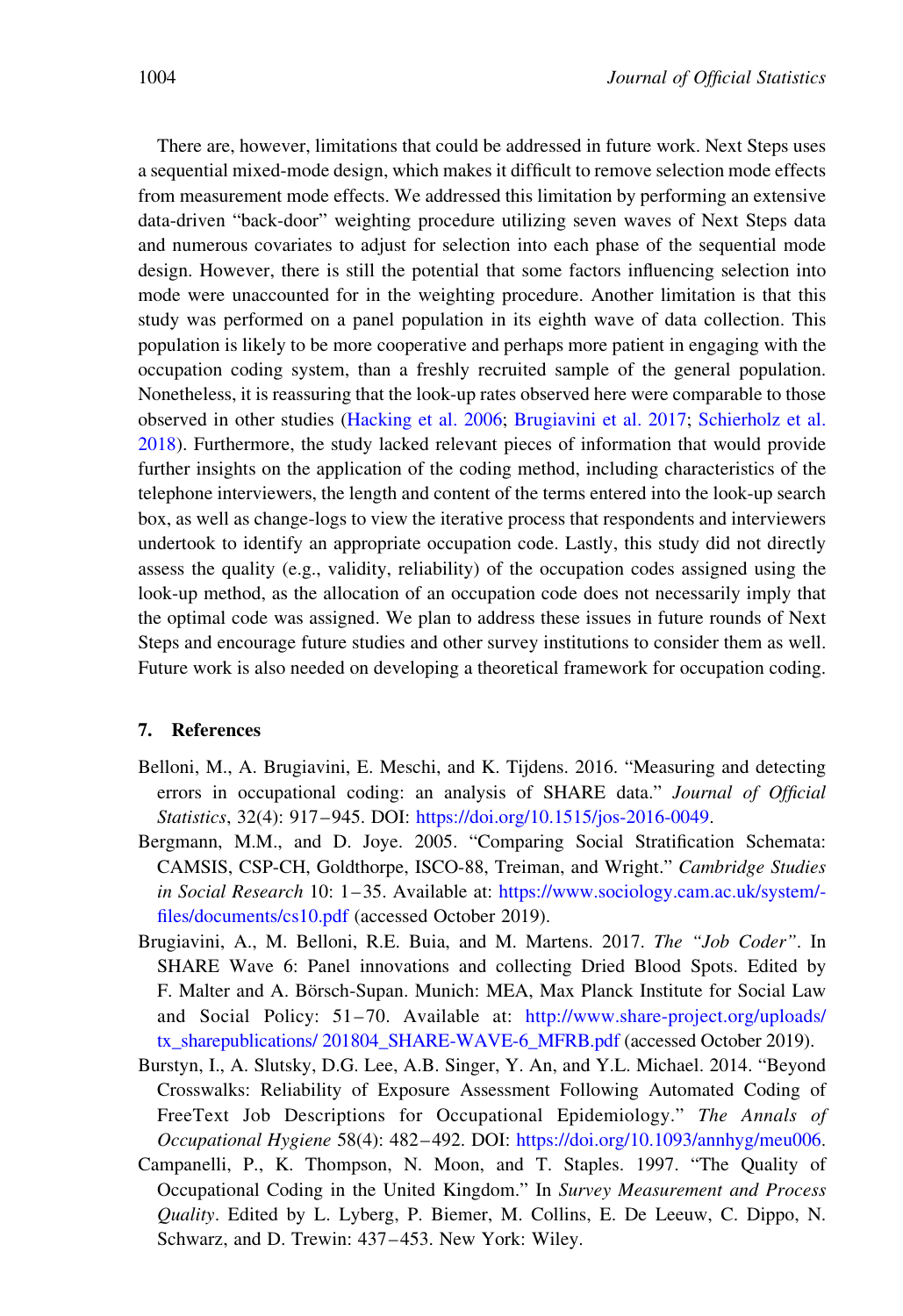- <span id="page-24-0"></span>Cantor, D., and J.L. Esposito. 1992. "Evaluating Interviewer Style for Collecting Industry and Occupation Information." In Proceedings of the Section on Survey Methods, American Statistical Association: 661–666. Available at [https://www.bls.gov/osmr/re](https://www.bls.gov/osmr/research-papers/1992/pdf/cp920010.pdf)[search-papers/1992/pdf/cp920010.pdf](https://www.bls.gov/osmr/research-papers/1992/pdf/cp920010.pdf) (accessed March 2021).
- Centre for Longitudinal Studies. 2017. Next Steps Age 25 Survey. Technical Report. University College London. Available at: [http://doc.ukdataservice.ac.uk/doc/5545/](http://doc.ukdataservice.ac.uk/doc/5545/mrdoc/pdf/5545age_25_technical_report.pdf) [mrdoc/pdf/5545age\\_25\\_technical\\_report.pdf](http://doc.ukdataservice.ac.uk/doc/5545/mrdoc/pdf/5545age_25_technical_report.pdf) (accessed October 2019).
- Conrad, F., M. Couper, and J.W. Sakshaug. 2016. "Classifying Open-Ended Reports: Factors Affecting the Reliability of Occupation Codes." Journal of Official Statistics 32(1): 75–92. DOI: [https://doi.org/10.1515/jos-2016-0003.](https://doi.org/10.1515/jos-2016-0003)
- Creecy, R.H., B.M. Masand, S.J. Smith, and D.L. Waltz. 1992. "Trading MIPS and memory for knowledge engineering". Communications of the ACM 35(8): 48–64. DOI: [https://doi.org/10.1145/135226.135228.](https://doi.org/10.1145/135226.135228)
- Department for Education. 2011. LSYPE User Guide to the Datasets: Wave 1 to Wave 7. Available at: [http://doc.ukdataservice.ac.uk/doc/5545/mrdoc/pdf/5545lsype\\_user\\_](http://doc.ukdataservice.ac.uk/doc/5545/mrdoc/pdf/5545lsype_user_guide_wave_1_to_wave_7.pdf) guide wave 1 to wave 7.pdf (accessed October 2019).
- Elias, P., M. Birch, and R. Ellison. 2014. CASCOT International version 5. User Guide. Institute for Employment Research, University of Warwick, Coventry. Available at: [https://warwick.ac.uk/fac/soc/ier/software/cascot/internat/cascot\\_international\\_user\\_](https://warwick.ac.uk/fac/soc/ier/software/cascot/internat/cascot_international_user_guide.pptx) [guide.pptx](https://warwick.ac.uk/fac/soc/ier/software/cascot/internat/cascot_international_user_guide.pptx) (accessed October 2019).
- Gweon H., M. Schonlau, L. Kaczmirek, M. Blohm, and S. Steiner. 2017. "Three Methods for Occupation Coding Based on Statistical Learning." Journal of Official Statistics 33(1): 101–122. DOI: <http://dx.doi.org/10.1515/JOS-2017-0006>.
- Hacking, W., J. Michiels, and S. Jansen, S. 2006. "Computer Assisted Coding by Interviewers." In Proceedings of the 10th International Blaise Users Conference, IBUC 2006, 9–12 May, Arnhem, The Netherlands. Available at: [http://blaiseusers.org/2006/](http://blaiseusers.org/2006/Papers/291.pdf) [Papers/291.pdf](http://blaiseusers.org/2006/Papers/291.pdf) (accessed October 2019).
- Helppie-McFall, B. and A. Sonnega. 2018. Feasibility and Reliability of Automated Coding of Occupation in the Health and Retirement Study. Ann Arbor MI: University of Michigan Retirement Research Center (WP 2018-392). Available at: [https://mrdrc.is](https://mrdrc.isr.umich.edu/publications/papers/pdf/wp392.pdf)[r.umich.edu/publications/papers/pdf/wp392.pdf](https://mrdrc.isr.umich.edu/publications/papers/pdf/wp392.pdf) (accessed October 2020).
- Hoffman, E. 1995. What Kind of Work Do You Do? Data collection and processing strategies when measuring "occupation" for statistical surveys and administrative records. ILO. (WP 1995: 95-1). Available at: [https://www.ilo.org/wcmsp5/group](https://www.ilo.org/wcmsp5/groups/public/--dgreports/--stat/documents/publication/wcms_087880.pdf)[s/public/–-dgreports/–-stat/documents/publication/wcms\\_087880.pdf](https://www.ilo.org/wcmsp5/groups/public/--dgreports/--stat/documents/publication/wcms_087880.pdf) (accessed October 2019).
- Hox, J.J., E.D. De Leeuw, and E.A. Zijlmans. 2015. "Measurement Equivalence in Mixed Mode Surveys." Frontiers in Psychology 6(87): 1–11. DOI: [https://doi.org/10.3389/fp](https://doi.org/10.3389/fpsyg.2015.00087)[syg.2015.00087](https://doi.org/10.3389/fpsyg.2015.00087).
- Klausch, T., B. Schouten, and J.J. Hox .2017. "Evaluating Bias of Sequential Mixed-Mode Designs against Benchmark Surveys," Sociological Methods and Research 46(3): 456–489. DOI: [https://doi.org/10.1177/0049124115585362.](https://doi.org/10.1177/0049124115585362)
- Lyberg, L., and P. Dean. 1992. Automated Coding of Survey Responses: An International Review. R&D Reports (1992–2). Statistics Sweden, Stockholm, Sweden. Available at: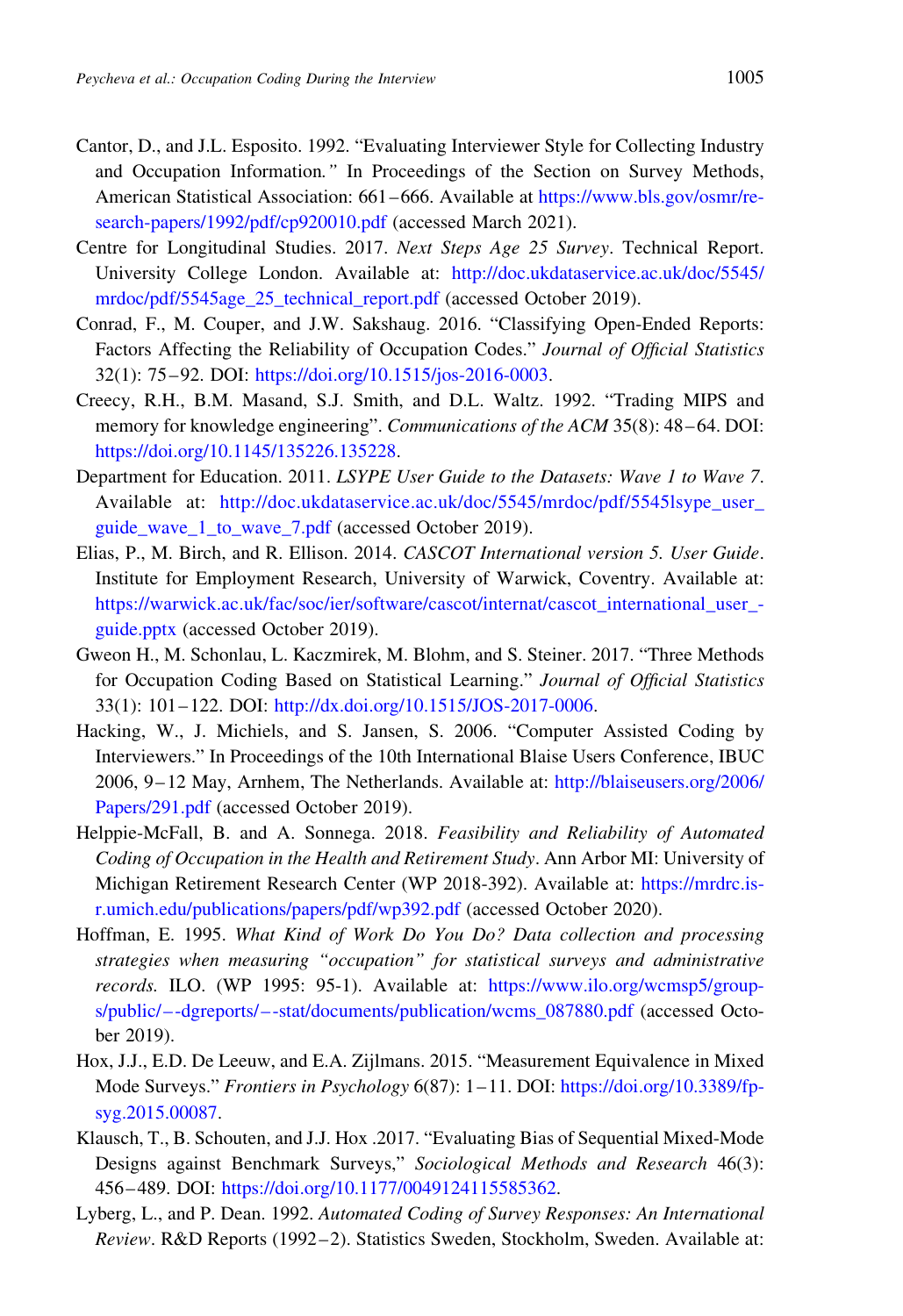<span id="page-25-0"></span>[https://www.scb.se/contentassets/7c4edb581f8745e3a081e1ba9b332eb4/rnd-report-](https://www.scb.se/contentassets/7c4edb581f8745e3a081e1ba9b332eb4/rnd-report-1992-02-green.pdf)[1992-02-green.pdf](https://www.scb.se/contentassets/7c4edb581f8745e3a081e1ba9b332eb4/rnd-report-1992-02-green.pdf) (accessed October 2019).

- Massing, N., M. Wasmer, C. Wolf, and C. Zuell. 2019. "How Standardized is Occupational Coding? A Comparison of Results from Different Coding Agencies in Germany." Journal of Official Statistics 35(1): 167–187. DOI: [http://dx.doi.org/10.](http://dx.doi.org/10.2478/JOS-2019-0008) [2478/JOS-2019-0008.](http://dx.doi.org/10.2478/JOS-2019-0008)
- Office for National Statistics. 2010a. Standard Occupational Classification 2010 Volume 1 Structure and descriptions of unit groups. Available at: [https://www.ons.gov.uk/](https://www.ons.gov.uk/methodology/classificationsandstandards/standardoccupationalclassificationsoc/soc2010/soc2010volume1structureanddescriptionsofunitgroups) [methodology/classificationsandstandards/standardoccupationalclassificationsoc/](https://www.ons.gov.uk/methodology/classificationsandstandards/standardoccupationalclassificationsoc/soc2010/soc2010volume1structureanddescriptionsofunitgroups) [soc2010/soc2010volume1structureanddescriptionsofunitgroups](https://www.ons.gov.uk/methodology/classificationsandstandards/standardoccupationalclassificationsoc/soc2010/soc2010volume1structureanddescriptionsofunitgroups) (accessed October 2019).
- Office for National Statistics. 2010b. Standard Occupational Classification 2010 Volume 2: the structure and coding index. Available at: [https://www.https://www.ons.gov.uk/](https://www.https://www.ons.gov.uk/methodology/classificationsandstandards/standardoccupationalclassificationsoc/soc2010/soc2010volume2thestructureandcodingindex) [methodology/classificationsandstandards/standardoccupationalclassificationsoc/](https://www.https://www.ons.gov.uk/methodology/classificationsandstandards/standardoccupationalclassificationsoc/soc2010/soc2010volume2thestructureandcodingindex) [soc2010/soc2010volume2thestructureandcodingindex](https://www.https://www.ons.gov.uk/methodology/classificationsandstandards/standardoccupationalclassificationsoc/soc2010/soc2010volume2thestructureandcodingindex) (accessed October 2020).
- Ossiander, E.M., and S. Milham. 2006. "A computer system for coding occupation." American Journal of Industrial Medicine 49: 854–857. DOI: [https://doi.org/10.1002/a](https://doi.org/10.1002/ajim.20355)[jim.20355.](https://doi.org/10.1002/ajim.20355)
- Schierholz, M., M. Gensicke, N. Tschersich, and F. Kreuter. 2018. "Occupation Coding During the Interview." Journal of the Royal Statistical Society A 181: 379–407. DOI: [http://dx.doi.org/10.1111/rssa.12297.](http://dx.doi.org/10.1111/rssa.12297)
- Schierholz, M., and M. Schonlau. 2020. "Machine Learning for Occupation Coding a Comparison Study." Journal of Survey Statistics and Methodology, smaa023. DOI: [https://doi.org/10.1093/jssam/smaa023.](https://doi.org/10.1093/jssam/smaa023)
- Tijdens, K. 2014. Reviewing the measurement and comparison of occupations across Europe (WP 149, AIAS). Available at: [https://pure.uva.nl/ws/files/2172301/154005\\_](https://pure.uva.nl/ws/files/2172301/154005_WP149_Tijdens_1.pdf) WP149 Tijdens 1.pdf (accessed October 2019).
- Tijdens, K. 2015a. The design of a tool for the measurement of occupations in web surveys using a global index of occupations. Leuven. (WP InGRID project M21.2). Available at: <https://inclusivegrowth.be/downloads/output/m21-4-coding-tool-eind.pdf> (accessed October 2020).
- Tijdens, K. 2015b. "Self-identification of occupation in web surveys: requirements for search trees and look-up tables" Survey Methods: Insights from the Field. Available at: [https://surveyinsights.org/wp-content/uploads/2015/06/Self-identification-of-occu](https://surveyinsights.org/wp-content/uploads/2015/06/Self-identification-of-occupation-in-web-surveys-requirements-for-search-trees-and-look-up-tables-Survey-Methods-Insights-from-the-Field-SMIF.pdf)[pation-in-web-surveys-requirements-for-search-trees-and-look-up-tables-Survey-](https://surveyinsights.org/wp-content/uploads/2015/06/Self-identification-of-occupation-in-web-surveys-requirements-for-search-trees-and-look-up-tables-Survey-Methods-Insights-from-the-Field-SMIF.pdf)[Methods-Insights-from-the-Field-SMIF.pdf](https://surveyinsights.org/wp-content/uploads/2015/06/Self-identification-of-occupation-in-web-surveys-requirements-for-search-trees-and-look-up-tables-Survey-Methods-Insights-from-the-Field-SMIF.pdf) (accessed October 2020).
- Tijdens, K. 2016. "Measuring occupations: respondent's self- identification from a large database." In Proceedings of European Conference on Quality of Official Statistics, Special session: Synergies for Europe's Research Infrastructures in the Social Sciences and Official Statistics (SERISS), 2 June 2016. Available at: [https://seriss.eu/wp](https://seriss.eu/wp-content/uploads/2016/06/Measuring-Occupations-Respondent%e2%80%99s-self-identification-from-a-large-database.pdf)[content/uploads/2016/06/Measuring-Occupations-Respondent%e2%80%99s-self](https://seriss.eu/wp-content/uploads/2016/06/Measuring-Occupations-Respondent%e2%80%99s-self-identification-from-a-large-database.pdf)[identification-from-a-large-database.pdf](https://seriss.eu/wp-content/uploads/2016/06/Measuring-Occupations-Respondent%e2%80%99s-self-identification-from-a-large-database.pdf) (accessed October 2020).
- Tijdens, K., and S. Visintin. 2017. EU-harmonised and comparative measurement of occupations and skills. Leuven. (InGRID project Deliverable 21.1). Available at: <https://inclusivegrowth.be/downloads/output/d21-1-eind.pdf> (accessed October 2019).